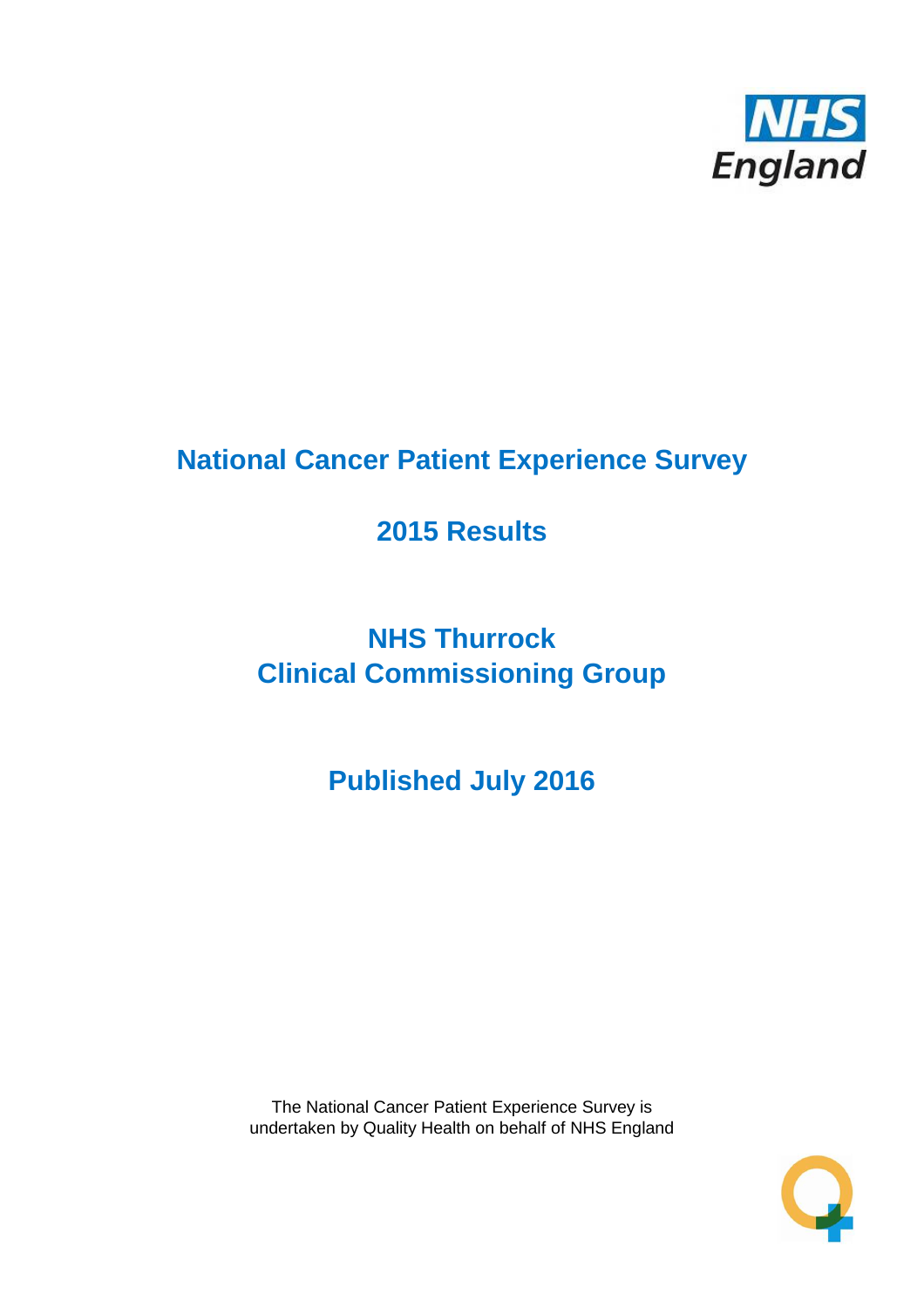### **Introduction**

The National Cancer Patient Experience Survey 2015 is the fifth iteration of the survey first undertaken in 2010. It has been designed to monitor national progress on cancer care; to provide information to drive local quality improvements; to assist commissioners and providers of cancer care; and to inform the work of the various charities and stakeholder groups supporting cancer patients.

The survey was overseen by a national Cancer Patient Experience Advisory Group. This Advisory Group set the principles and objectives of the survey programme and guided questionnaire development.

The survey was commissioned and managed by NHS England. The survey provider, Quality Health, is responsible for designing, running and analysing the survey.

Full national results and other reports are available at www.ncpes.co.uk

Further details on the survey methodology and changes to the 2015 survey can be found in the Annex. Note that a number of significant changes were made to the 2015 survey so caution should be taken in directly comparing data from the 2015 survey to the findings of the previous CPES surveys. No comparisons with previous surveys are presented in this report.

#### **This report**

The report shows how this CCG scored for each question in the survey, compared with national results. It is aimed at helping individual CCGs to understand their performance and identify areas for local improvement.

Note that responses for questions with 1-20 respondents have been suppressed. This is to protect patient confidentiality and because uncertainty around the result is too great.

#### **Data tables**

The data tables presented in this report show the following for each question:

- **Column 1** shows the number of respondents to this question
- **Column 2** shows the unadjusted 2015 score for this CCG
- **Column 3** shows the case-mix adjusted 2015 score for this CCG
- **Column 4** shows the lower limit of the expected range of scores for this CCG (the top of the pale blue section on the Comparability chart - see below)
- **Column 5** shows the upper limit of the expected range of scores for this CCG (the bottom of the dark blue section on the Comparability chart - see below)
- **Column 6** shows the National Average score for this question.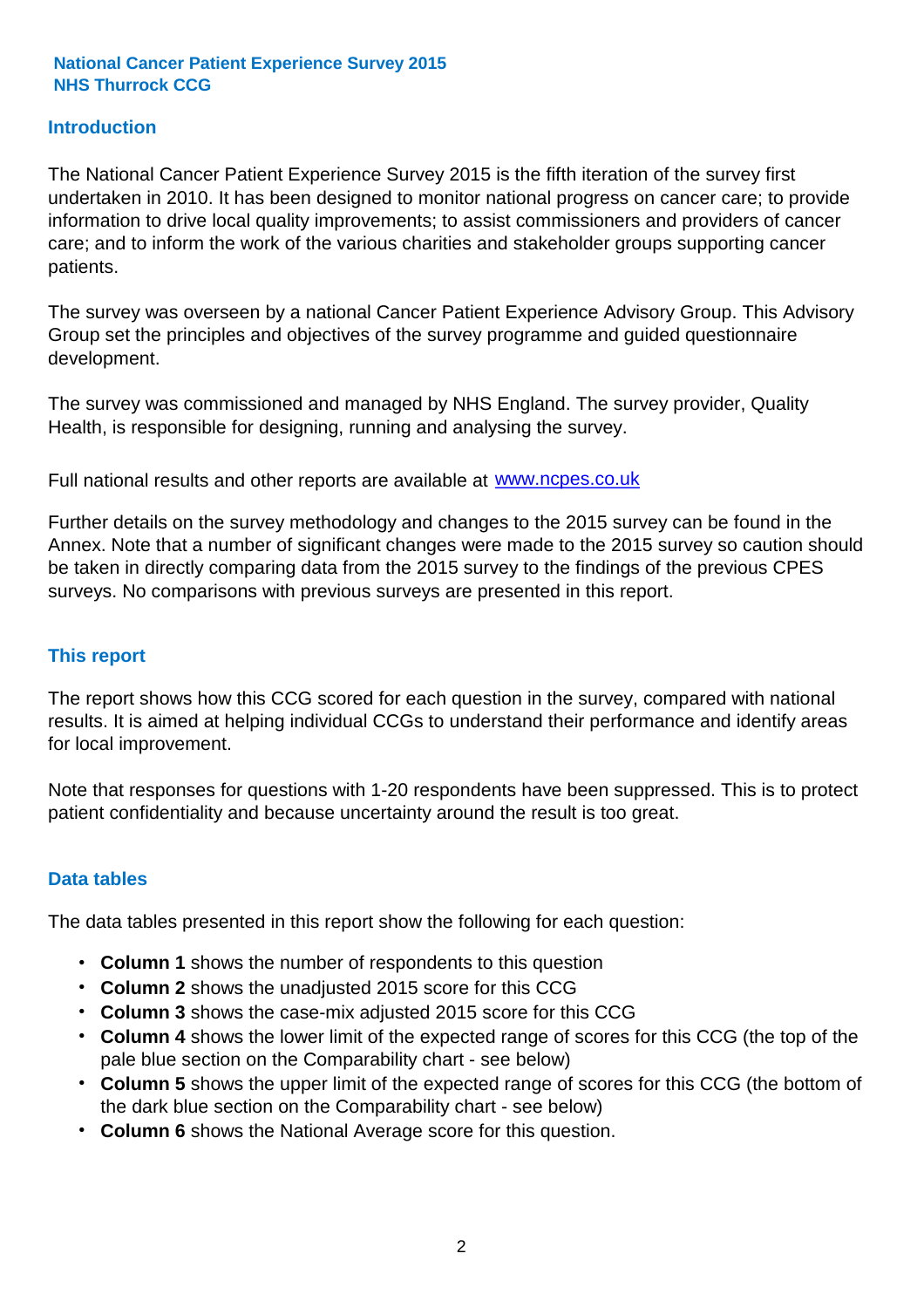Results for individual response options are presented in the detailed data tables **WWW.ncpes.co.uk** Confidence Intervals for unadjusted and case-mix adjusted data are provided in these tables.

Expected ranges and 95% Confidence Intervals highlight the uncertainty around the results. The size of the expected ranges and confidence intervals will be different for each question, and depends on the number of respondents and the range of their responses.

For further details on case-mix adjustment and the scoring methodology used, please refer to the Annex.

#### **Comparability charts**

For the 2015 survey, we have adopted the CQC standard for reporting comparative performance, based on calculation of "expected ranges". This means that CCGs will be flagged as outliers only if there is statistical evidence that their scores deviate (positively or negatively) from the range of scores that would be expected for CCGs of the same size.

The Comparability charts in this report show a bar with these expected ranges (in grey), higher than expected (in dark blue), and lower than expected (in pale blue). A black dot represents the actual score of this CCG.

The same colour convention has been used in Column 3 of the Data tables.

For further details on expected ranges, please refer to the technical document at **www.ncpes.co.uk** 

#### **Tumour group tables**

The final set of tables in this report show the scores for each question for each of the 13 tumour groups, with a comparative national score for that tumour group.

These breakdowns are intended as additional information for CCGs to understand the differences between the experiences of patients with different types of cancer. The numbers are generally relatively small and may not be statistically significant. They should therefore be treated with some caution.

#### **Notes on specific questions**

Question 5 in the survey has not been scored. However, the unscored data is useful and has been published alongside the other results in this report. This question asked respondents to "tick all that apply". The results show all of the responses given including where respondents chose two or more options.

Questions used to direct respondents to different parts of the survey (questions 4, 17, 24, 27, 40, 43, 46) and other demographic and information questions are not reported.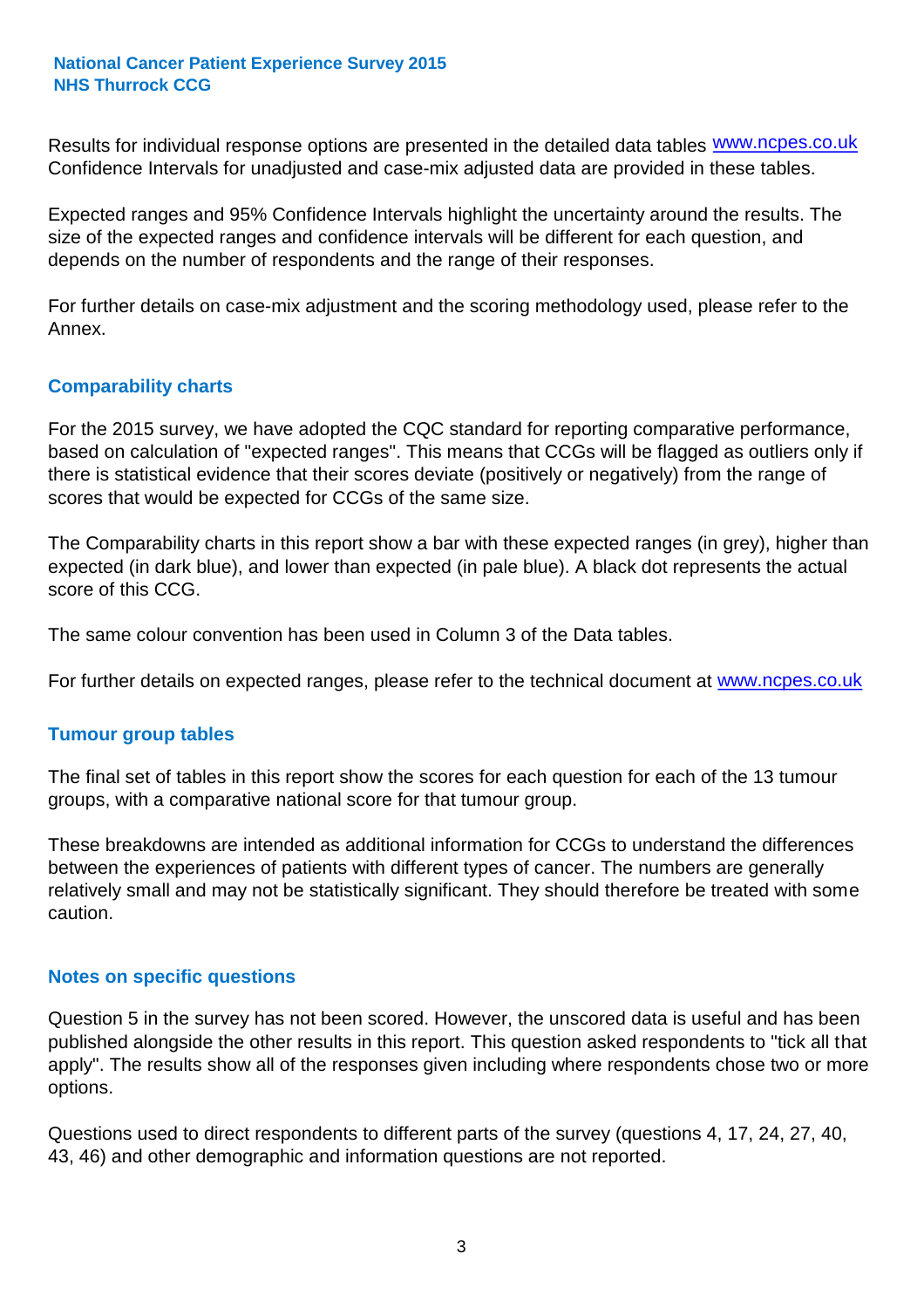#### **How to use the data**

Unadjusted data should be used to see the actual responses from patients relating to the CCG.

Case-mix adjusted data, together with expected ranges, should be used to understand whether the results are significantly higher or lower than national results.

Case-mix adjusted data, together with (case-mix adjusted) Confidence Intervals (presented in the detailed data tables **www.ncpes.co.uk**), should be used to understand whether the results are significantly higher or lower than the results for another CCG.

#### **Response rates**

Numbers of respondents by tumour group, age and gender can be found in the Annex.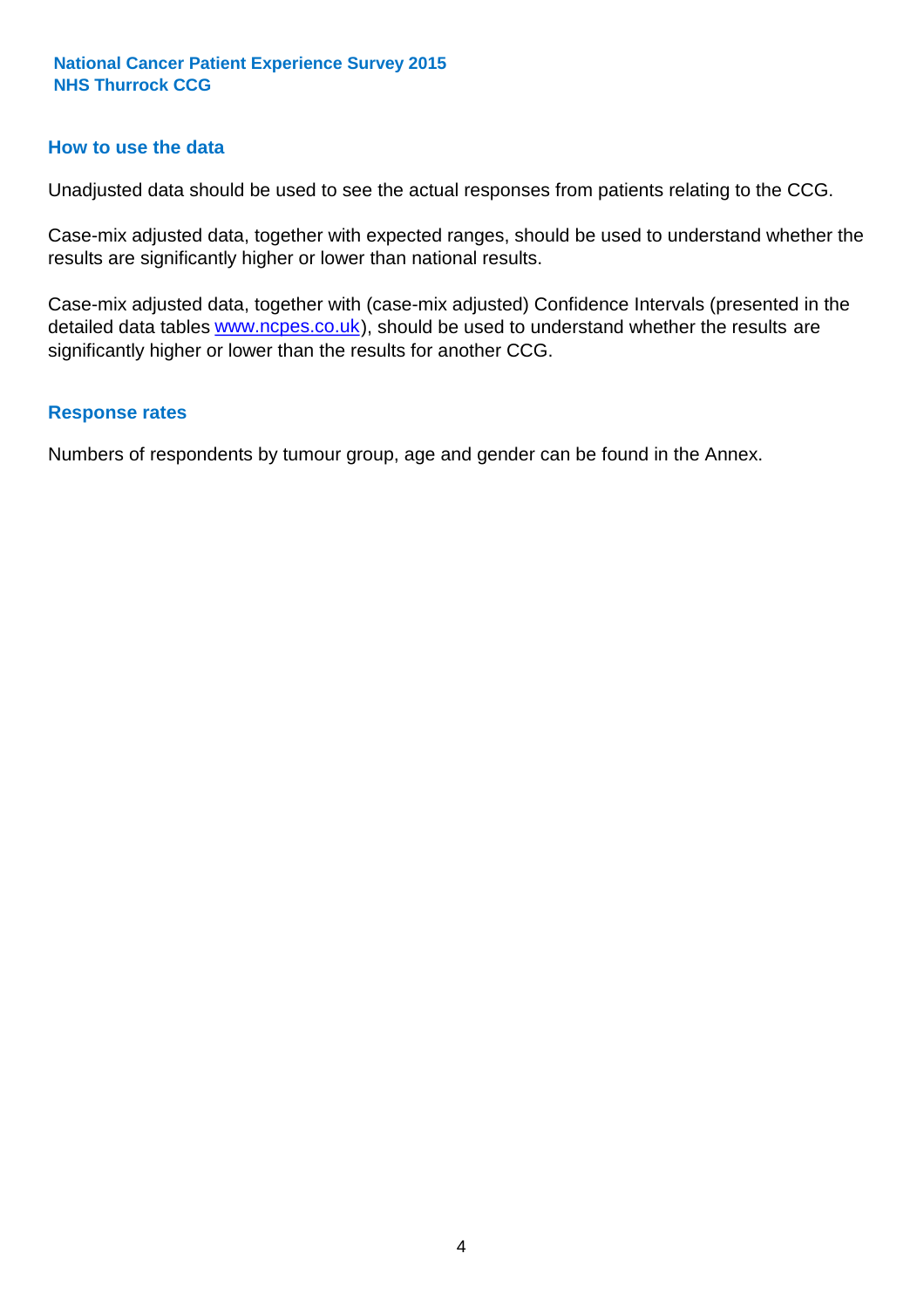### **Executive Summary**

average rating of 8.6. Asked to rate their care on a scale of zero (very poor) to 10 (very good), respondents gave an

The following questions are included in phase 1 of the Cancer Dashboard developed by Public Health England and NHS England\*:

- **76%** of respondents said that they were definitely involved as much as they wanted to be in decisions about their care and treatment
- **91%** of respondents said that they were given the name of a Clinical Nurse Specialist who would support them through their treatment
- when asked how easy or difficult it had been to contact their Clinical Nurse Specialist 78% of respondents said that it had been 'quite easy' or 'very easy'
- **84%** of respondents said that, overall, they were always treated with dignity and respect they were in hospital
- **85%** of respondents said that hospital staff told them who to contact if they were worried about their condition or treatment after they left hospital
- **66%** of respondents said that they thought the GPs and nurses at their general practice definitely did everything they could to support them while they were having cancer treatment.

Detailed results for these and other questions are set out in the sections that follow.

#### \* www.cancerdata.nhs.uk/dashboard

The questions were selected in discussion with the national Cancer Patient Experience Advisory Group and reflect four key patient experience domains: provision of information; involvement in decisions; care transition; interpersonal relations, respect and dignity. The figures presented above are all case-mix adjusted.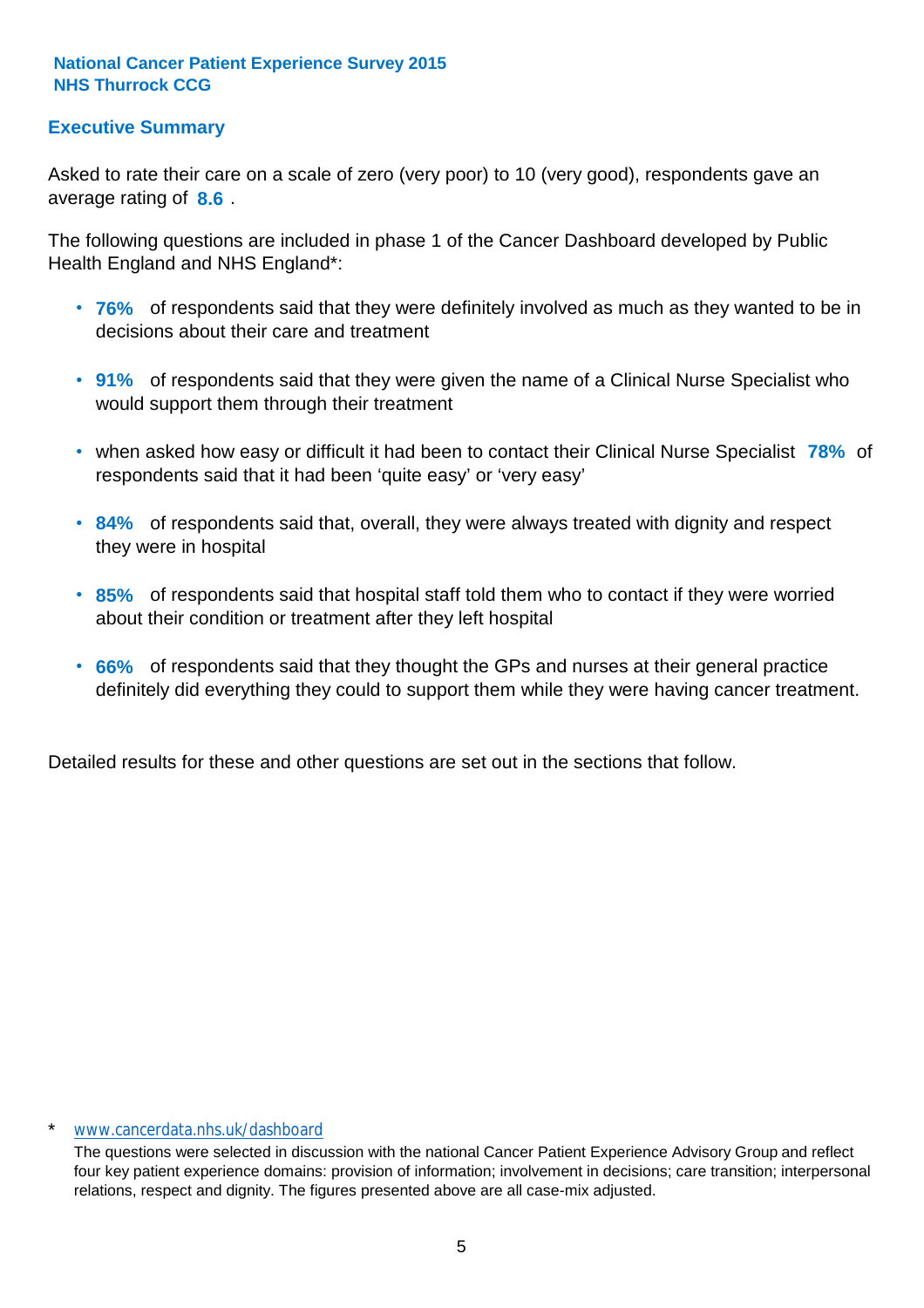# **Questions which scored outside expected range**

|                   |                                                                                     |                                          | 2015 Case-mix Adjusted                |                                     |                                     |                              |
|-------------------|-------------------------------------------------------------------------------------|------------------------------------------|---------------------------------------|-------------------------------------|-------------------------------------|------------------------------|
| Question          |                                                                                     | respondents<br>for this CCG<br>Number of | Percentage for<br>this<br>2015<br>င်င | Lower limit of<br>expected<br>range | Upper limit of<br>expected<br>range | Average<br>National<br>Score |
|                   | <b>Clinical Nurse Specialist</b>                                                    |                                          |                                       |                                     |                                     |                              |
| Q18               | Patient found it easy to contact their CNS                                          | 115                                      | 78%                                   | 80%                                 | 93%                                 | 87%                          |
| <b>Operations</b> |                                                                                     |                                          |                                       |                                     |                                     |                              |
| Q <sub>26</sub>   | Staff explained how operation had gone in understandable way                        | 72                                       | 61%                                   | 68%                                 | 87%                                 | 78%                          |
|                   | Hospital care as an inpatient                                                       |                                          |                                       |                                     |                                     |                              |
| Q <sub>33</sub>   | All staff asked patient what name they preferred to be called by                    | 100                                      | 54%                                   | 55%                                 | 78%                                 | 67%                          |
| Q38               | Given clear written information about what should / should not<br>do post discharge | 91                                       | 76%                                   | 77%                                 | 92%                                 | 84%                          |
| Q <sub>39</sub>   | Staff told patient who to contact if worried post discharge                         | 93                                       | 85%                                   | 89%                                 | 99%                                 | 94%                          |
|                   | Hospital care as a day patient / outpatient                                         |                                          |                                       |                                     |                                     |                              |
| Q44               | Beforehand patient had all information needed about<br>radiotherapy treatment       | 43                                       | 74%                                   | 76%                                 | 96%                                 | 86%                          |
| Q47               | Beforehand patient had all information needed about<br>chemotherapy treatment       | 77                                       | 75%                                   | 76%                                 | 92%                                 | 84%                          |
|                   | Your overall NHS care                                                               |                                          |                                       |                                     |                                     |                              |
| Q58               | Taking part in cancer research discussed with patient                               | 132                                      | 14%                                   | 19%                                 | 38%                                 | 28%                          |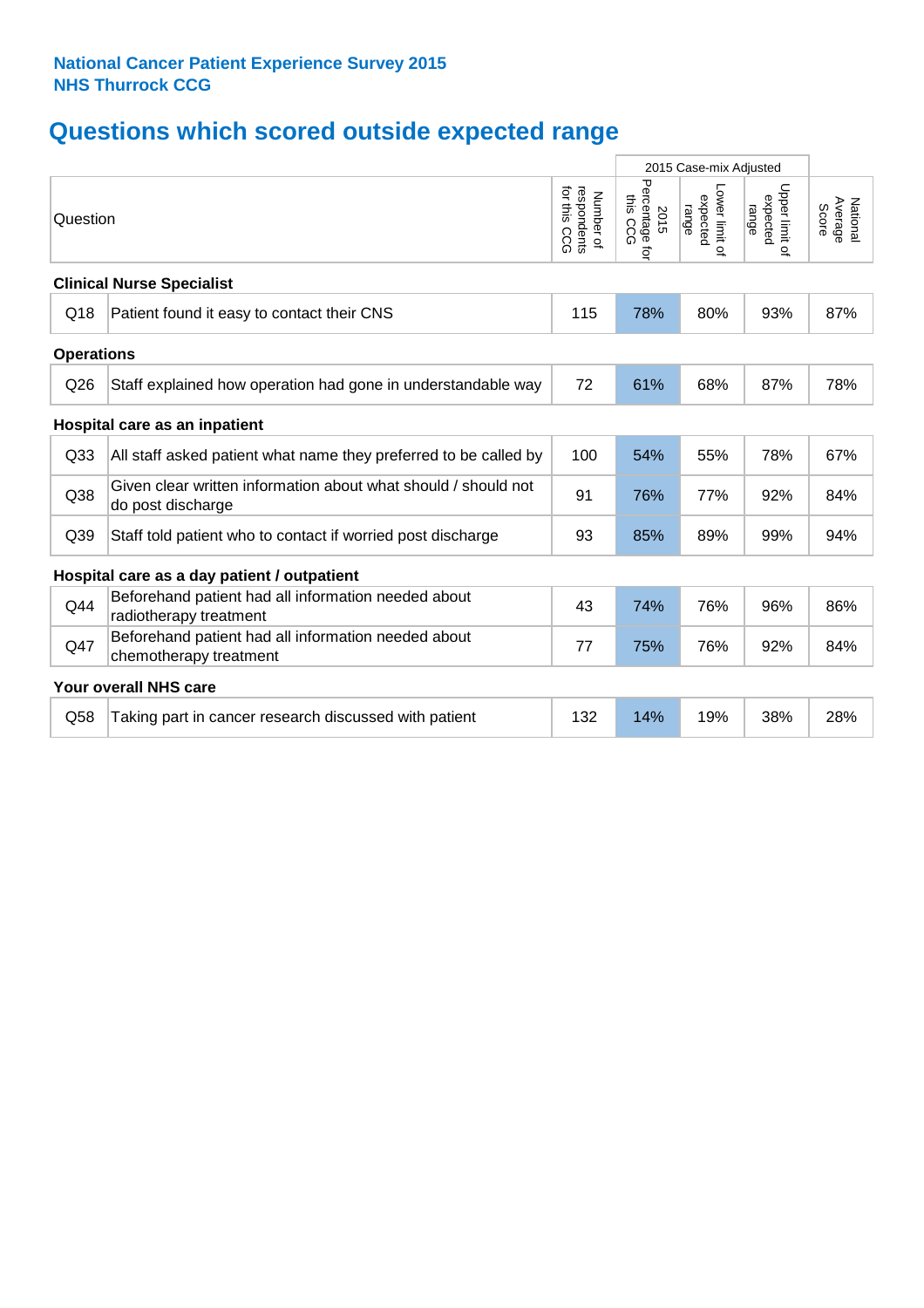# **CCG results**

### **Seeing your GP**



|    |                                                                |                                         |                             |               | 2015 Case-mix Adjusted     |                            |                           |
|----|----------------------------------------------------------------|-----------------------------------------|-----------------------------|---------------|----------------------------|----------------------------|---------------------------|
|    | Question                                                       | respondents<br>Number<br>$\overline{a}$ | 2015<br>Unadjusted<br>Score | 2015<br>Score | Expected<br>range<br>lower | Expected<br>range<br>dpper | National Average<br>Score |
| Q1 | Saw GP once / twice before being told had to go to<br>hospital | 110                                     | 79%                         | 80%           | 68%                        | 84%                        | 76%                       |
| Q2 | Patient thought they were seen as soon as necessary            | 141                                     | 80%                         | 80%           | 76%                        | 89%                        | 82%                       |

|                |                                                                             |                                                 | No. |
|----------------|-----------------------------------------------------------------------------|-------------------------------------------------|-----|
|                | Beforehand, did you have all the<br>information you needed about your test? | Yes                                             |     |
| Q <sub>5</sub> |                                                                             | No, I would have liked more written information |     |
|                |                                                                             | No, I would have liked more verbal information  |     |
|                |                                                                             | I did not need / want any information           |     |
|                |                                                                             | Don't know / can't remember                     |     |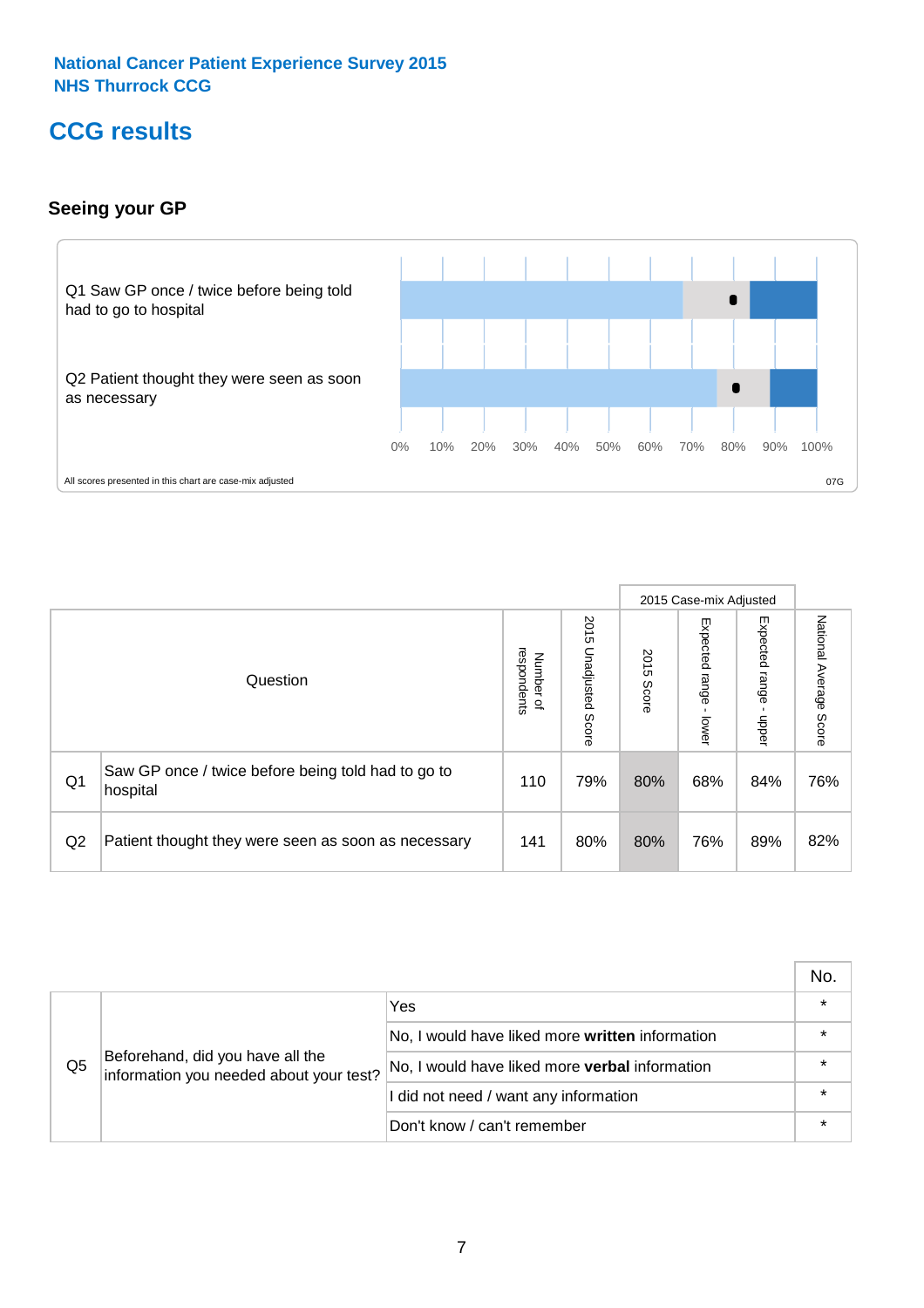### **Diagnostic tests**



|                |                                                                       |                                   |                             |               | 2015 Case-mix Adjusted  |                         |                           |
|----------------|-----------------------------------------------------------------------|-----------------------------------|-----------------------------|---------------|-------------------------|-------------------------|---------------------------|
|                | Question                                                              | respondents<br>Number<br>$\Omega$ | 2015<br>Unadjusted<br>Score | 2015<br>Score | Expected range<br>lower | Expected range<br>nbber | National Average<br>Score |
| Q <sub>6</sub> | The length of time waiting for the test to be done was<br>about right | 119                               | 82%                         | 82%           | 80%                     | 93%                     | 87%                       |
| Q7             | Given complete explanation of test results in<br>understandable way   | 117                               | 81%                         | 82%           | 71%                     | 86%                     | 79%                       |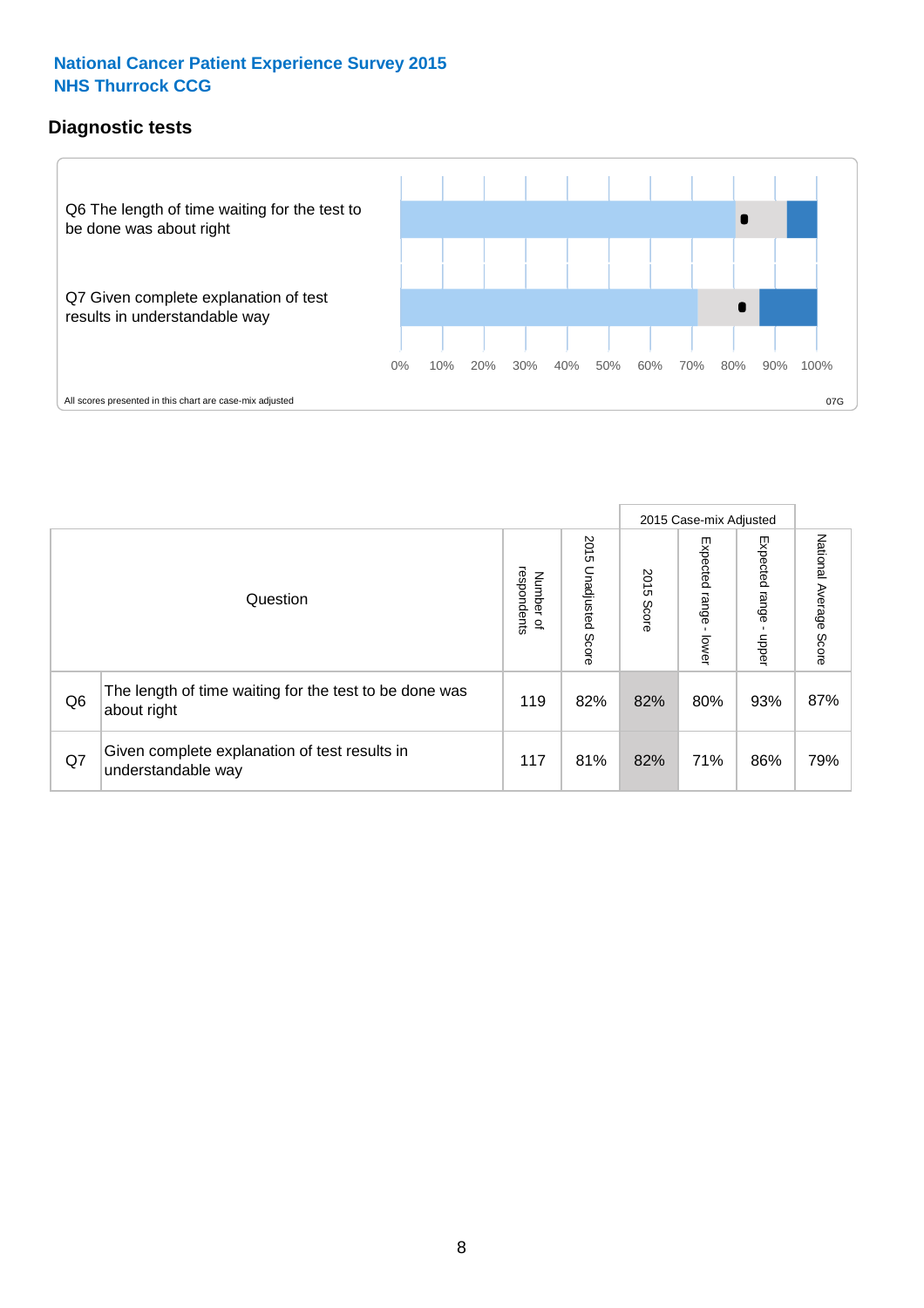#### **Finding out what was wrong with you**



|     |                                                                                            |                          |                                 |                      | 2015 Case-mix Adjusted                    |                                           |                        |
|-----|--------------------------------------------------------------------------------------------|--------------------------|---------------------------------|----------------------|-------------------------------------------|-------------------------------------------|------------------------|
|     | Question                                                                                   | respondents<br>Number of | 2015<br><b>Unadjusted Score</b> | 2015<br><b>Score</b> | Expected range<br>$\blacksquare$<br>lower | Expected range<br>$\blacksquare$<br>nbber | National Average Score |
| Q8  | Patient told they could bring a family member or friend<br>when first told they had cancer | 123                      | 71%                             | 72%                  | 72%                                       | 86%                                       | 79%                    |
| Q9  | Patient felt they were told sensitively that they had cancer                               | 143                      | 83%                             | 83%                  | 78%                                       | 90%                                       | 84%                    |
| Q10 | Patient completely understood the explanation of what<br>was wrong                         | 144                      | 74%                             | 76%                  | 66%                                       | 80%                                       | 73%                    |
| Q11 | Patient given easy to understand written information<br>about the type of cancer they had  | 130                      | 67%                             | 66%                  | 64%                                       | 79%                                       | 72%                    |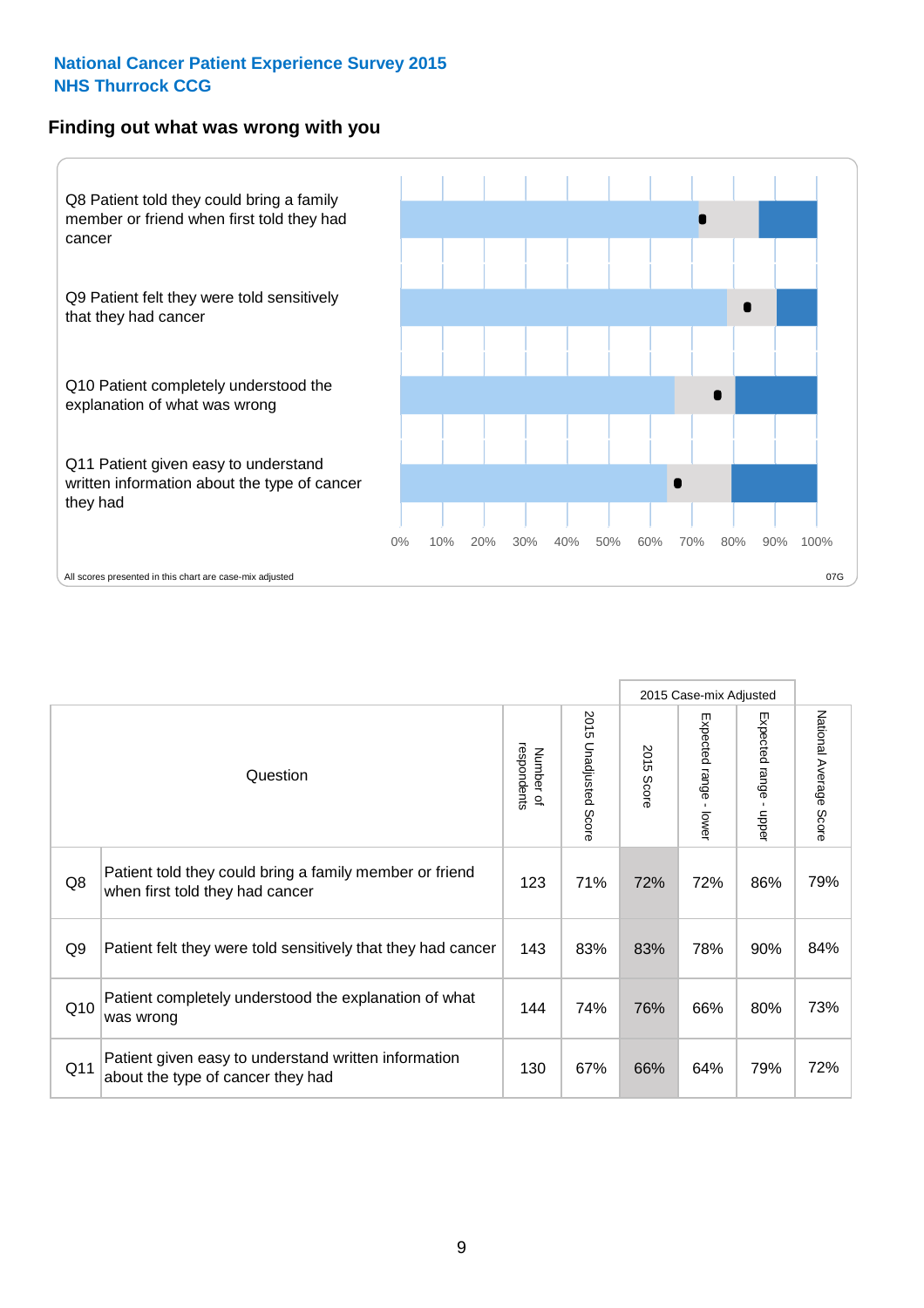### **Finding out what was wrong with you**



|          |                                                                                         |                          |                                 | 2015 Case-mix Adjusted |                                           |                        |                        |
|----------|-----------------------------------------------------------------------------------------|--------------------------|---------------------------------|------------------------|-------------------------------------------|------------------------|------------------------|
| Question |                                                                                         | Number of<br>respondents | 2015<br><b>Unadjusted Score</b> | 2015<br>Score          | Expected range<br>$\blacksquare$<br>lower | Expected range - upper | National Average Score |
| Q12      | Patient felt that treatment options were completely<br>explained                        | 126                      | 82%                             | 82%                    | 76%                                       | 89%                    | 83%                    |
| Q13      | Possible side effects explained in an understandable way                                | 141                      | 73%                             | 73%                    | 65%                                       | 80%                    | 73%                    |
| Q14      | Patient given practical advice and support in dealing with<br>side effects of treatment | 137                      | 63%                             | 63%                    | 58%                                       | 74%                    | 66%                    |
| Q15      | Patient definitely told about side effects that could affect<br>them in the future      | 133                      | 54%                             | 54%                    | 46%                                       | 63%                    | 54%                    |
| Q16      | Patient definitely involved in decisions about care and<br>treatment                    | 136                      | 75%                             | 76%                    | 71%                                       | 85%                    | 78%                    |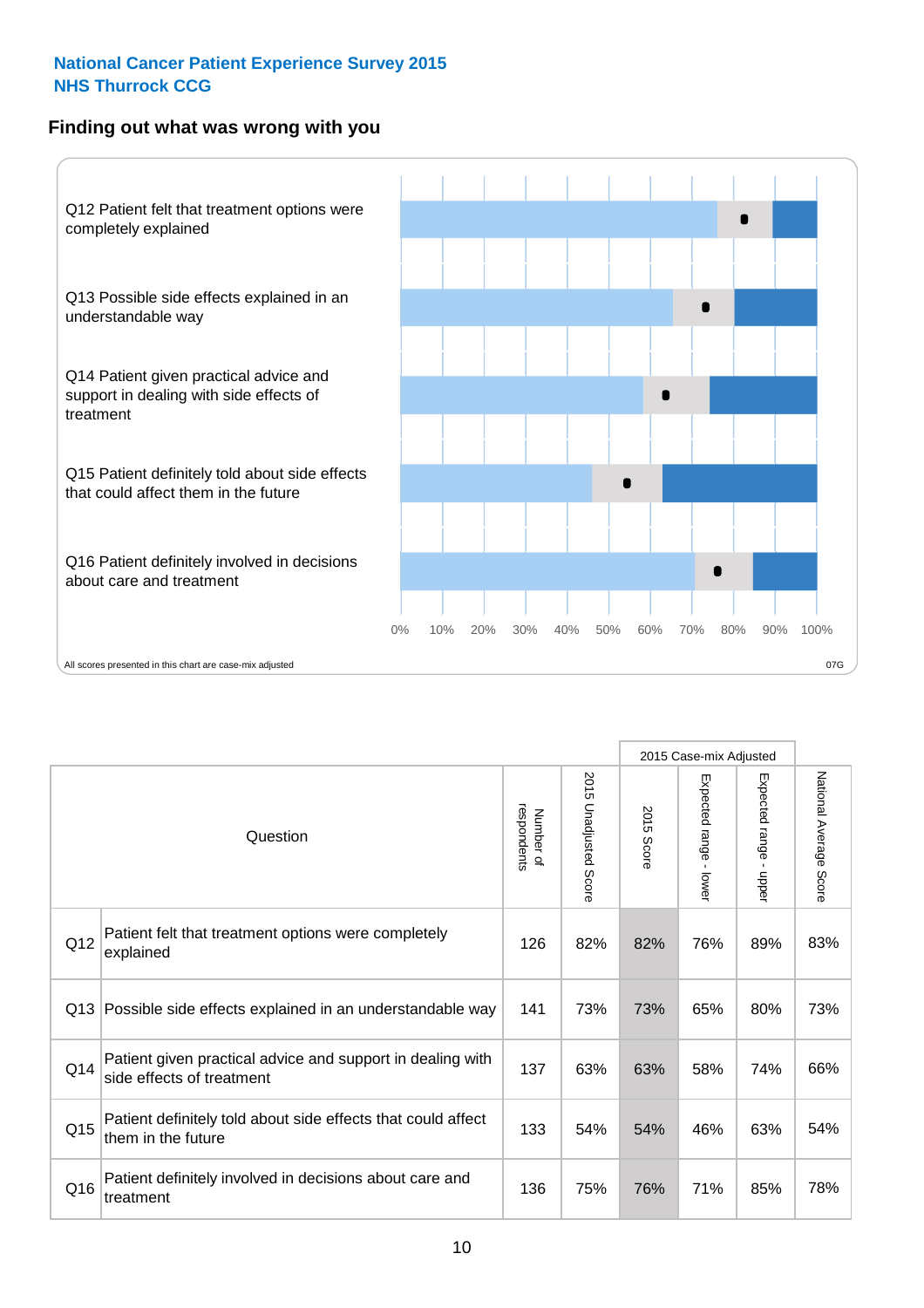### **Clinical Nurse Specialist**



|     |                                                                                     |                          |                       |               | 2015 Case-mix Adjusted  |                         |                                  |
|-----|-------------------------------------------------------------------------------------|--------------------------|-----------------------|---------------|-------------------------|-------------------------|----------------------------------|
|     | Question                                                                            | respondents<br>Number of | 2015 Unadjusted Score | 2015<br>Score | Expected range<br>lower | Expected range<br>nbber | National Average<br><b>Score</b> |
| Q17 | Patient given the name of the CNS who would support<br>them through their treatment | 137                      | 92%                   | 91%           | 85%                     | 95%                     | 90%                              |
| Q18 | Patient found it easy to contact their CNS                                          | 115                      | 77%                   | 78%           | 80%                     | 93%                     | 87%                              |
| Q19 | Get understandable answers to important questions all or<br>most of the time        | 107                      | 83%                   | 84%           | 82%                     | 95%                     | 89%                              |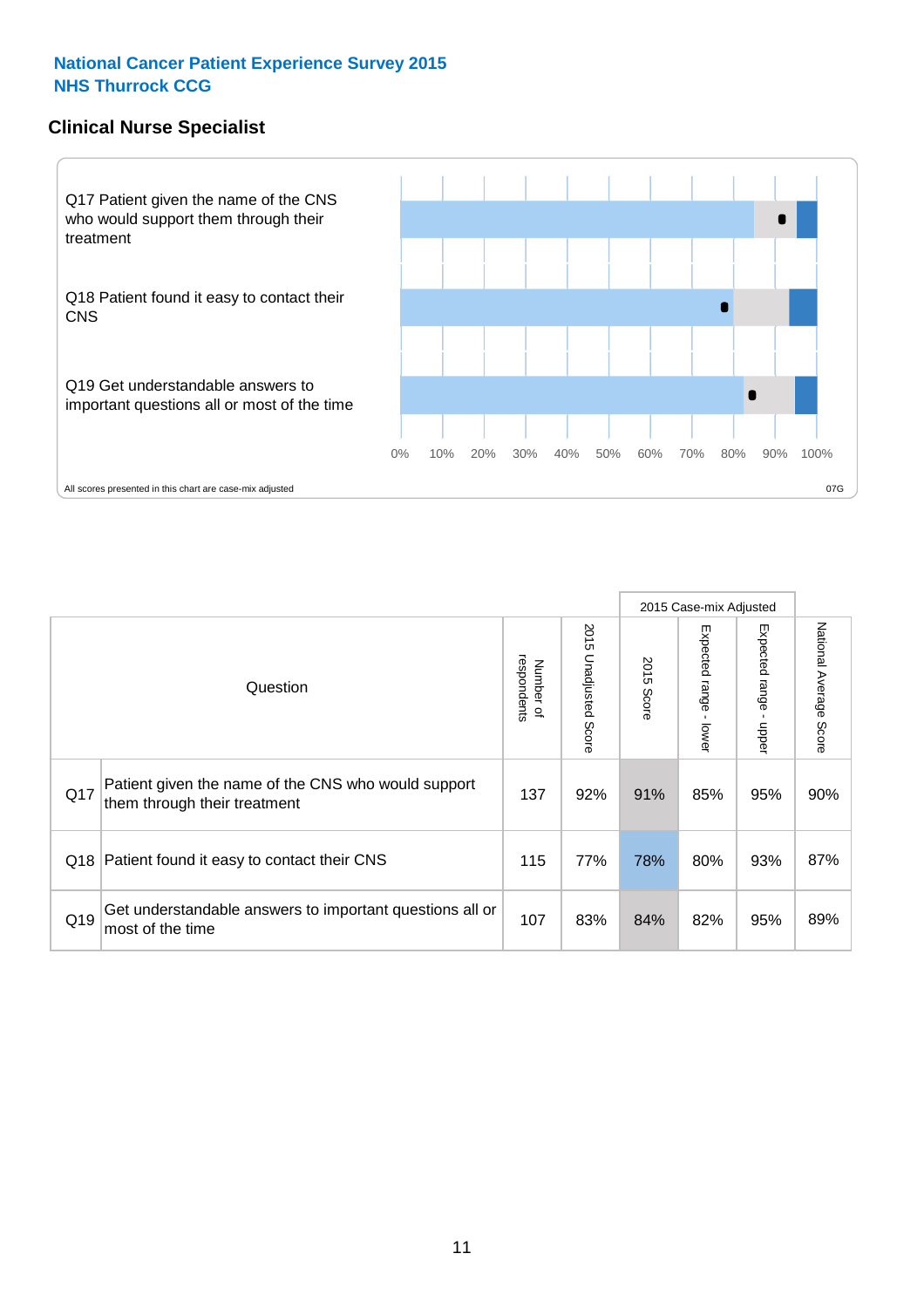#### **Support for people with cancer**



|                 |                                                                                            |                          |                                 |               | 2015 Case-mix Adjusted  |                                           |                        |
|-----------------|--------------------------------------------------------------------------------------------|--------------------------|---------------------------------|---------------|-------------------------|-------------------------------------------|------------------------|
|                 | Question                                                                                   | respondents<br>Number of | 2015<br><b>Unadjusted Score</b> | 2015<br>Score | Expected range<br>lower | Expected range<br>$\blacksquare$<br>nbber | National Average Score |
| Q20             | Hospital staff gave information about support groups                                       | 113                      | 82%                             | 82%           | 76%                     | 90%                                       | 83%                    |
| Q <sub>21</sub> | Hospital staff gave information about impact cancer could<br>have on day to day activities | 109                      | 73%                             | 74%           | 73%                     | 88%                                       | 81%                    |
| Q22             | Hospital staff gave information on getting financial help                                  | 85                       | 51%                             | 51%           | 44%                     | 65%                                       | 55%                    |
| Q <sub>23</sub> | Hospital staff told patient they could get free prescriptions                              | 72                       | 75%                             | 76%           | 71%                     | 89%                                       | 80%                    |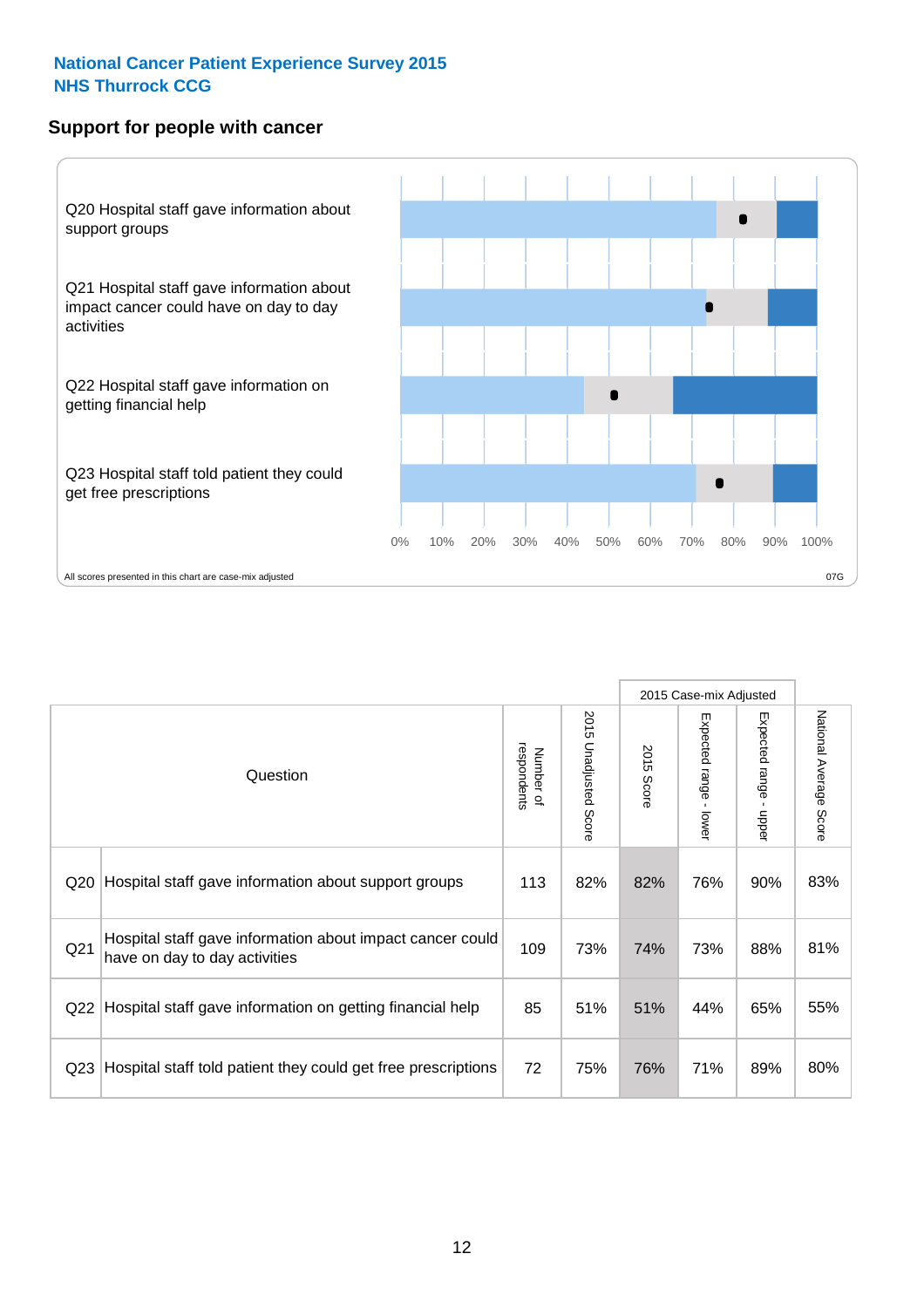# **Operations**



|     |                                                                 |                                         |                             |               | 2015 Case-mix Adjusted     |                           |                              |
|-----|-----------------------------------------------------------------|-----------------------------------------|-----------------------------|---------------|----------------------------|---------------------------|------------------------------|
|     | Question                                                        | respondents<br>Number<br>$\overline{a}$ | 2015<br>Unadjusted<br>Score | 2015<br>Score | Expected<br>range<br>lower | Expected<br>range<br>ddoe | National<br>Average<br>Score |
| Q26 | Staff explained how operation had gone in<br>understandable way | 72                                      | 60%                         | 61%           | 68%                        | 87%                       | 78%                          |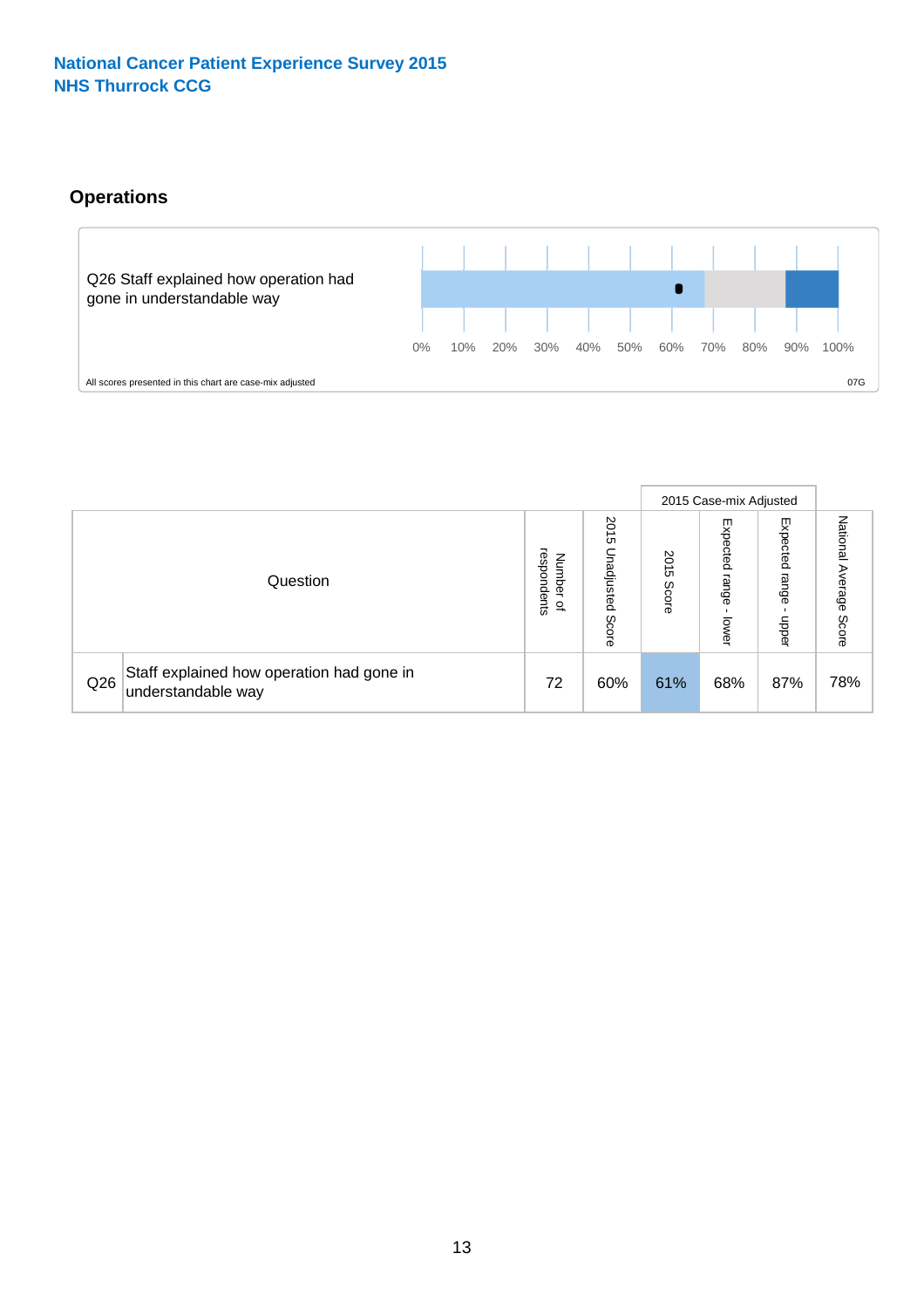# **Hospital care as an inpatient (Part 1 of 3)**



All scores presented in this chart are case-mix adjusted  $07G$ 

|                 |                                                                                           |                          |                       |                      | 2015 Case-mix Adjusted                    |                                           |                        |
|-----------------|-------------------------------------------------------------------------------------------|--------------------------|-----------------------|----------------------|-------------------------------------------|-------------------------------------------|------------------------|
|                 | Question                                                                                  | respondents<br>Number of | 2015 Unadjusted Score | 2015<br><b>Score</b> | Expected range<br>$\blacksquare$<br>lower | Expected range<br>$\blacksquare$<br>nbber | National Average Score |
| Q28             | Groups of doctors or nurses did not talk in front of patient<br>as if they were not there | 102                      | 79%                   | 79%                  | 74%                                       | 89%                                       | 81%                    |
| Q29             | Patient had confidence and trust in all doctors treating<br>them                          | 101                      | 84%                   | 85%                  | 77%                                       | 91%                                       | 84%                    |
| Q30             | Patient's family or someone close definitely had<br>opportunity to talk to doctor         | 82                       | 67%                   | 68%                  | 62%                                       | 82%                                       | 72%                    |
| Q <sub>31</sub> | Patient had confidence and trust in all ward nurses                                       | 102                      | 65%                   | 65%                  | 64%                                       | 81%                                       | 72%                    |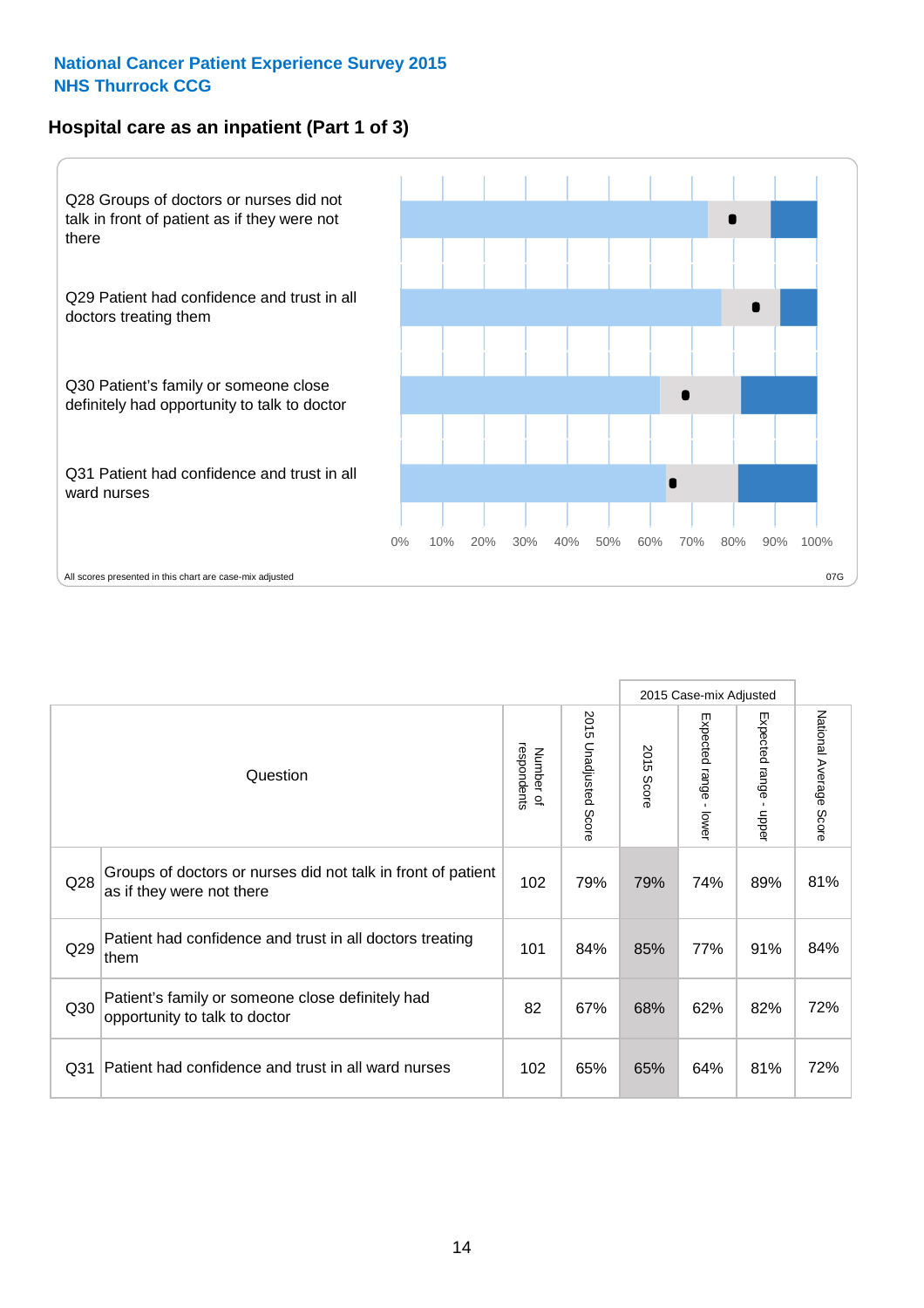### **Hospital care as an inpatient (Part 2 of 3)**



|                 |                                                                         |                          |                          |               | 2015 Case-mix Adjusted |                                           |                        |
|-----------------|-------------------------------------------------------------------------|--------------------------|--------------------------|---------------|------------------------|-------------------------------------------|------------------------|
|                 | Question                                                                | respondents<br>Number of | 2015<br>Unadjusted Score | 2015<br>Score | Expected range - lower | Expected range<br>$\blacksquare$<br>nbber | National Average Score |
| Q <sub>32</sub> | Always / nearly always enough nurses on duty                            | 101                      | 60%                      | 61%           | 57%                    | 75%                                       | 66%                    |
| Q <sub>33</sub> | All staff asked patient what name they preferred to be<br>called by     | 100                      | 52%                      | 54%           | 55%                    | 78%                                       | 67%                    |
| Q34             | Always given enough privacy when discussing condition<br>or treatment   | 101                      | 85%                      | 86%           | 78%                    | 92%                                       | 85%                    |
| Q35             | Patient was able to discuss worries or fears with staff<br>during visit | 78                       | 50%                      | 50%           | 41%                    | 63%                                       | 52%                    |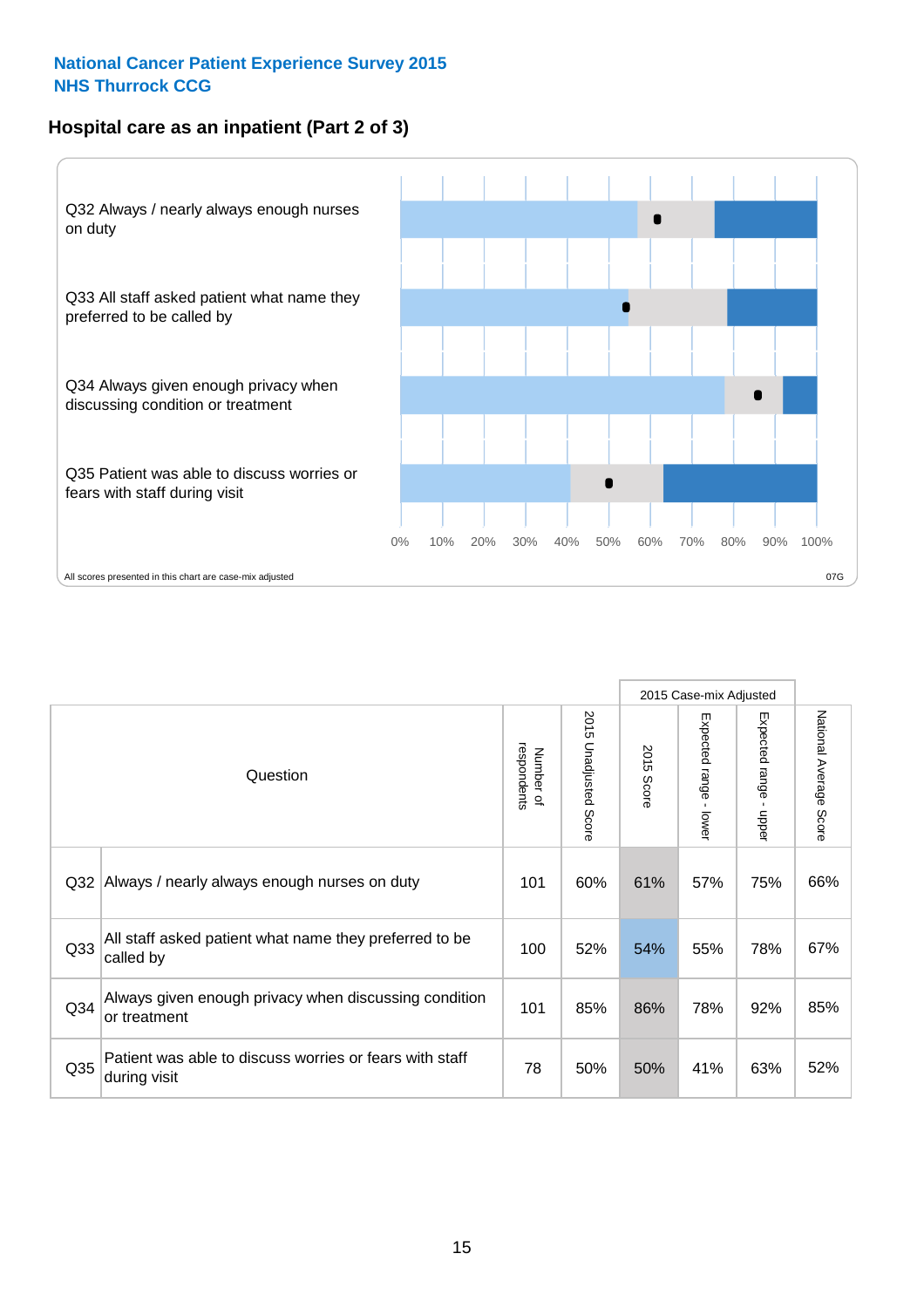# **Hospital care as an inpatient (Part 3 of 3)**



|     |                                                                                     |                          |                       |               | 2015 Case-mix Adjusted                  |                           |                        |
|-----|-------------------------------------------------------------------------------------|--------------------------|-----------------------|---------------|-----------------------------------------|---------------------------|------------------------|
|     | Question                                                                            | respondents<br>Number of | 2015 Unadjusted Score | 2015<br>Score | Expected range<br>$\mathbf{r}$<br>lower | Expected range -<br>nbber | National Average Score |
| Q36 | Hospital staff definitely did everything to help control pain                       | 92                       | 82%                   | 82%           | 76%                                     | 91%                       | 84%                    |
| Q37 | Always treated with respect and dignity by staff                                    | 101                      | 83%                   | 84%           | 81%                                     | 94%                       | 87%                    |
| Q38 | Given clear written information about what should / should<br>not do post discharge | 91                       | 76%                   | 76%           | 77%                                     | 92%                       | 84%                    |
| Q39 | Staff told patient who to contact if worried post discharge                         | 93                       | 85%                   | 85%           | 89%                                     | 99%                       | 94%                    |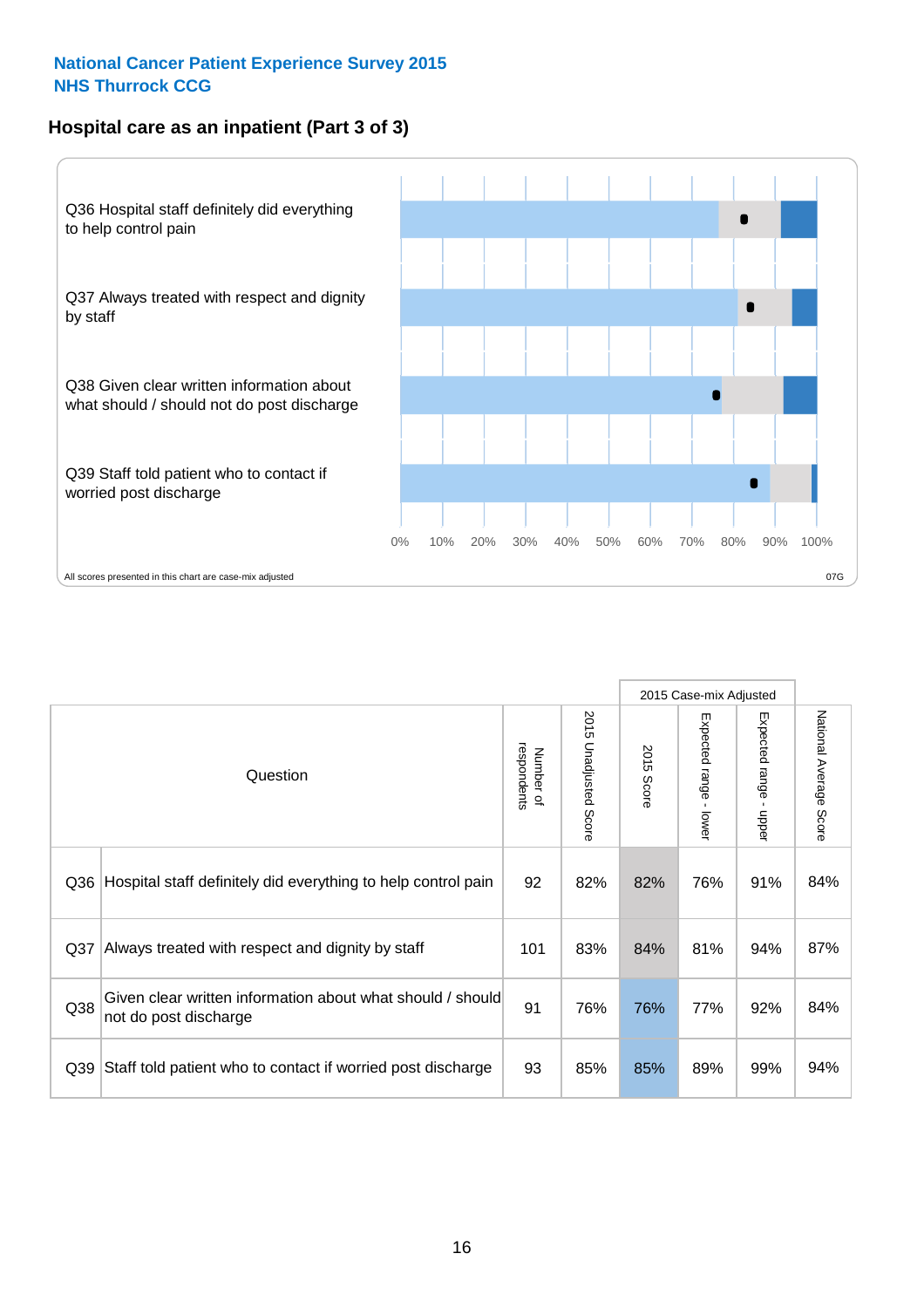### **Hospital care as a day patient / outpatient (Part 1 of 2)**



|     |                                                                                    |                          |                                 |                      | 2015 Case-mix Adjusted                  |                                         |                        |
|-----|------------------------------------------------------------------------------------|--------------------------|---------------------------------|----------------------|-----------------------------------------|-----------------------------------------|------------------------|
|     | Question                                                                           | respondents<br>Number of | 2015<br><b>Unadjusted Score</b> | 2015<br><b>Score</b> | Expected range<br>$\mathbf{I}$<br>lower | Expected range<br>$\mathbf{I}$<br>nbber | National Average Score |
| Q41 | Patient was able to discuss worries or fears with staff<br>during visit            | 118                      | 71%                             | 72%                  | 62%                                     | 78%                                     | 70%                    |
| Q42 | Doctor had the right notes and other documentation with<br>them                    | 127                      | 94%                             | 95%                  | 92%                                     | 99%                                     | 96%                    |
| Q44 | Beforehand patient had all information needed about<br>radiotherapy treatment      | 43                       | 74%                             | 74%                  | 76%                                     | 96%                                     | 86%                    |
| Q45 | Patient given understandable information about whether<br>radiotherapy was working | 36                       | 44%                             | 45%                  | 44%                                     | 76%                                     | 60%                    |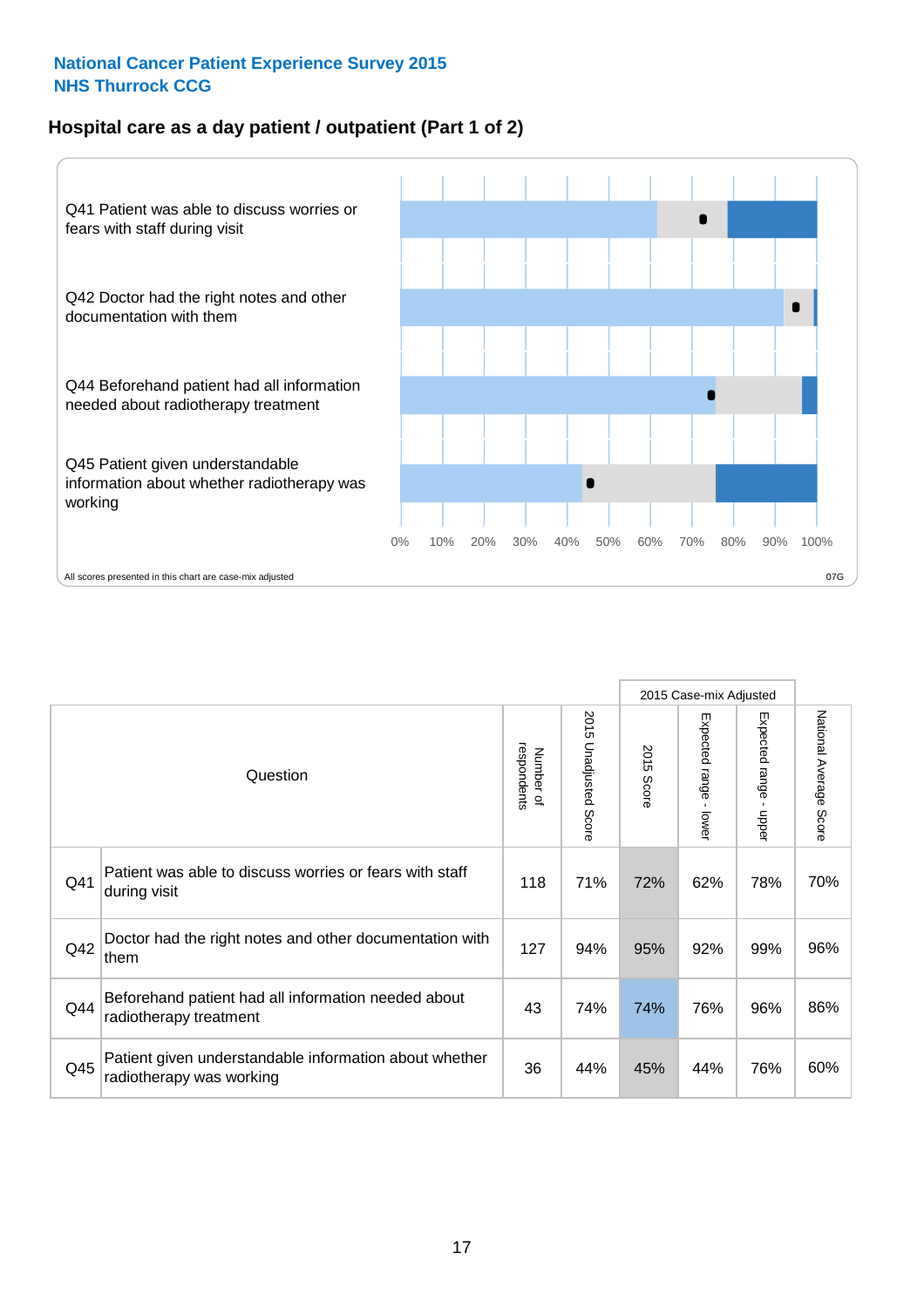### **Hospital care as a day patient / outpatient (Part 2 of 2)**



|     |                                                                                    |                                       |                             |               |                              | 2015 Case-mix Adjusted  |                           |
|-----|------------------------------------------------------------------------------------|---------------------------------------|-----------------------------|---------------|------------------------------|-------------------------|---------------------------|
|     | Question                                                                           | respondents<br>Number<br>$\mathbf{Q}$ | 2015<br>Unadjusted<br>Score | 2015<br>Score | Expected<br>I range<br>lower | Expected range<br>doper | National Average<br>Score |
| Q47 | Beforehand patient had all information needed about<br>chemotherapy treatment      | 77                                    | 75%                         | 75%           | 76%                          | 92%                     | 84%                       |
| Q48 | Patient given understandable information about whether<br>chemotherapy was working | 73                                    | 62%                         | 62%           | 57%                          | 79%                     | 68%                       |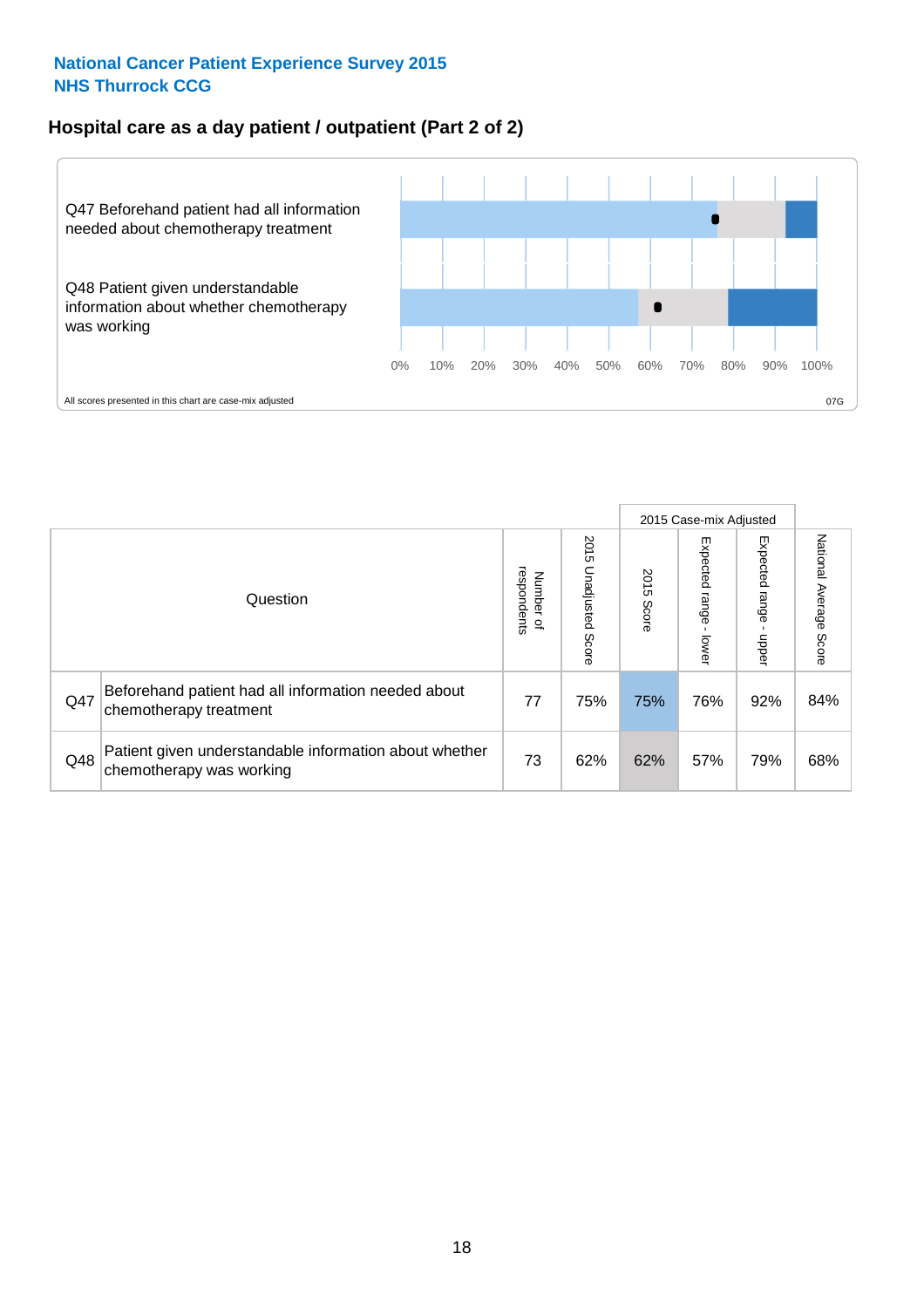#### **Home care and support**



2015 Case-mix Adjusted 2015 Unadjusted Score Expected range - upper National Average Score 2015 Unadjusted Score Expected range - lower National Average Score Expected range - lower Expected range - upper Number of<br>respondents 2015 Score respondents 2015 Score Number of Question Hospital staff gave family or someone close all the  $Q49$  information needed to help with care at home  $124$  |  $53\%$  |  $55\%$  |  $49\%$  |  $66\%$  |  $58\%$ Patient definitely given enough support from health or Q50 83 59% 61% 42% 65% social services during treatment 54% Patient definitely given enough support from health or  $\frac{32\%}{\%}$  social services after treatment  $\frac{32\%}{\%}$  45%  $\frac{47\%}{\%}$  32%  $\frac{32\%}{\%}$  45%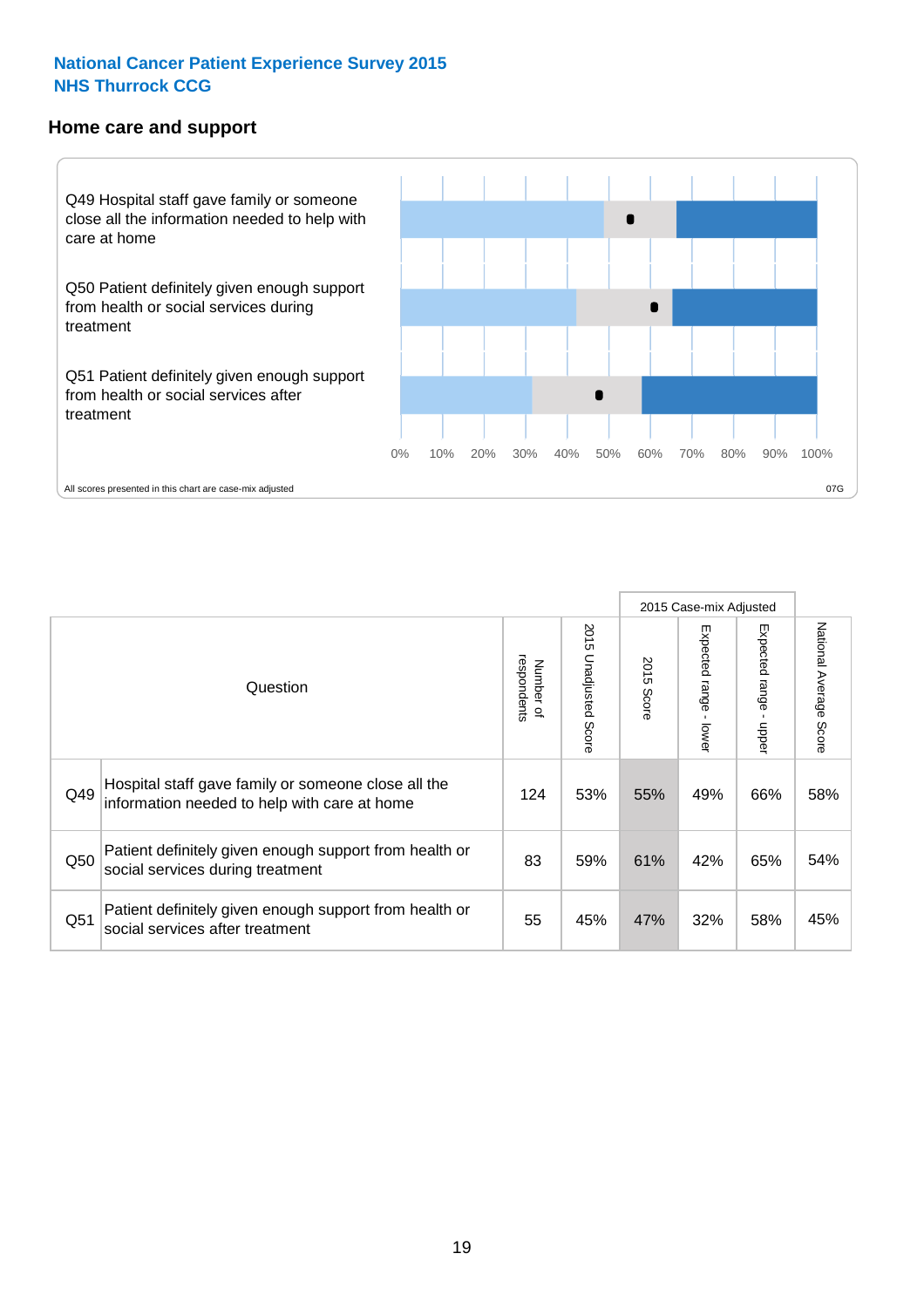#### **Care from your general practice**



|     |                                                                           |                                       |                             |               |                                   | 2015 Case-mix Adjusted     |                           |
|-----|---------------------------------------------------------------------------|---------------------------------------|-----------------------------|---------------|-----------------------------------|----------------------------|---------------------------|
|     | Question                                                                  | respondents<br>Number<br>$\mathbf{Q}$ | 2015<br>Unadjusted<br>Score | 2015<br>Score | Expected<br><b>Lange</b><br>lower | Expected<br>range<br>doper | National Average<br>Score |
| Q52 | GP given enough information about patient's condition<br>and treatment    | 117                                   | 94%                         | 94%           | 92%                               | 99%                        | 95%                       |
| Q53 | Practice staff definitely did everything they could to<br>support patient | 102                                   | 65%                         | 66%           | 53%                               | 72%                        | 63%                       |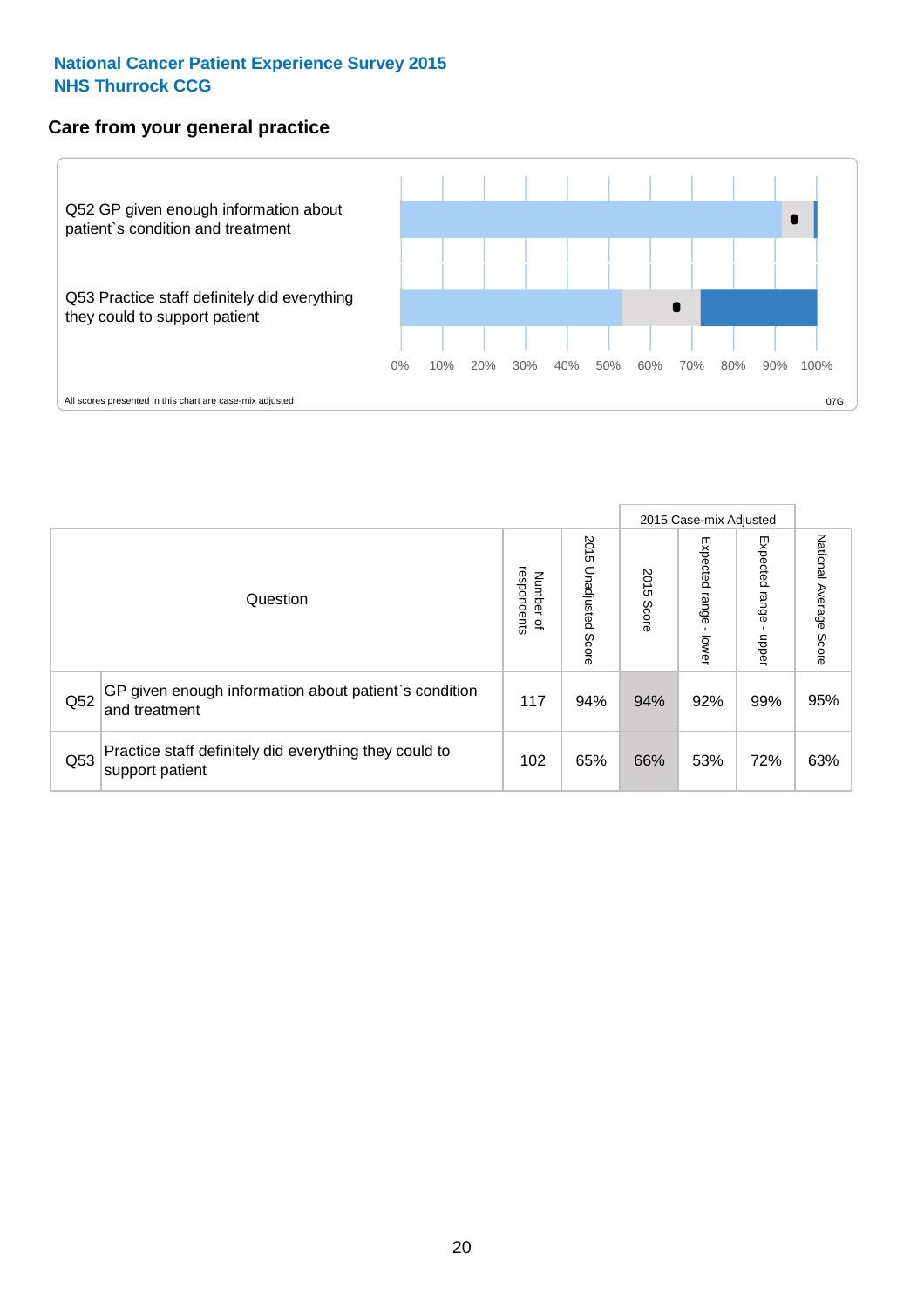# **Your overall NHS care (Part 1 of 2)**



|     |                                                                    |                          | 2015 Case-mix Adjusted   |                      |                                           |                                           |                        |
|-----|--------------------------------------------------------------------|--------------------------|--------------------------|----------------------|-------------------------------------------|-------------------------------------------|------------------------|
|     | Question                                                           | respondents<br>Number of | 2015<br>Unadjusted Score | 2015<br><b>Score</b> | Expected range<br>$\blacksquare$<br>lower | Expected range<br>$\blacksquare$<br>nbber | National Average Score |
| Q54 | Hospital and community staff always worked well together           | 135                      | 54%                      | 55%                  | 52%                                       | 69%                                       | 61%                    |
| Q55 | Patient given a care plan                                          | 107                      | 32%                      | 32%                  | 24%                                       | 42%                                       | 33%                    |
| Q56 | Overall the administration of the care was very good /<br>good     | 140                      | 90%                      | 90%                  | 84%                                       | 94%                                       | 89%                    |
| Q57 | Length of time for attending clinics and appointments was<br>right | 138                      | 67%                      | 67%                  | 57%                                       | 75%                                       | 66%                    |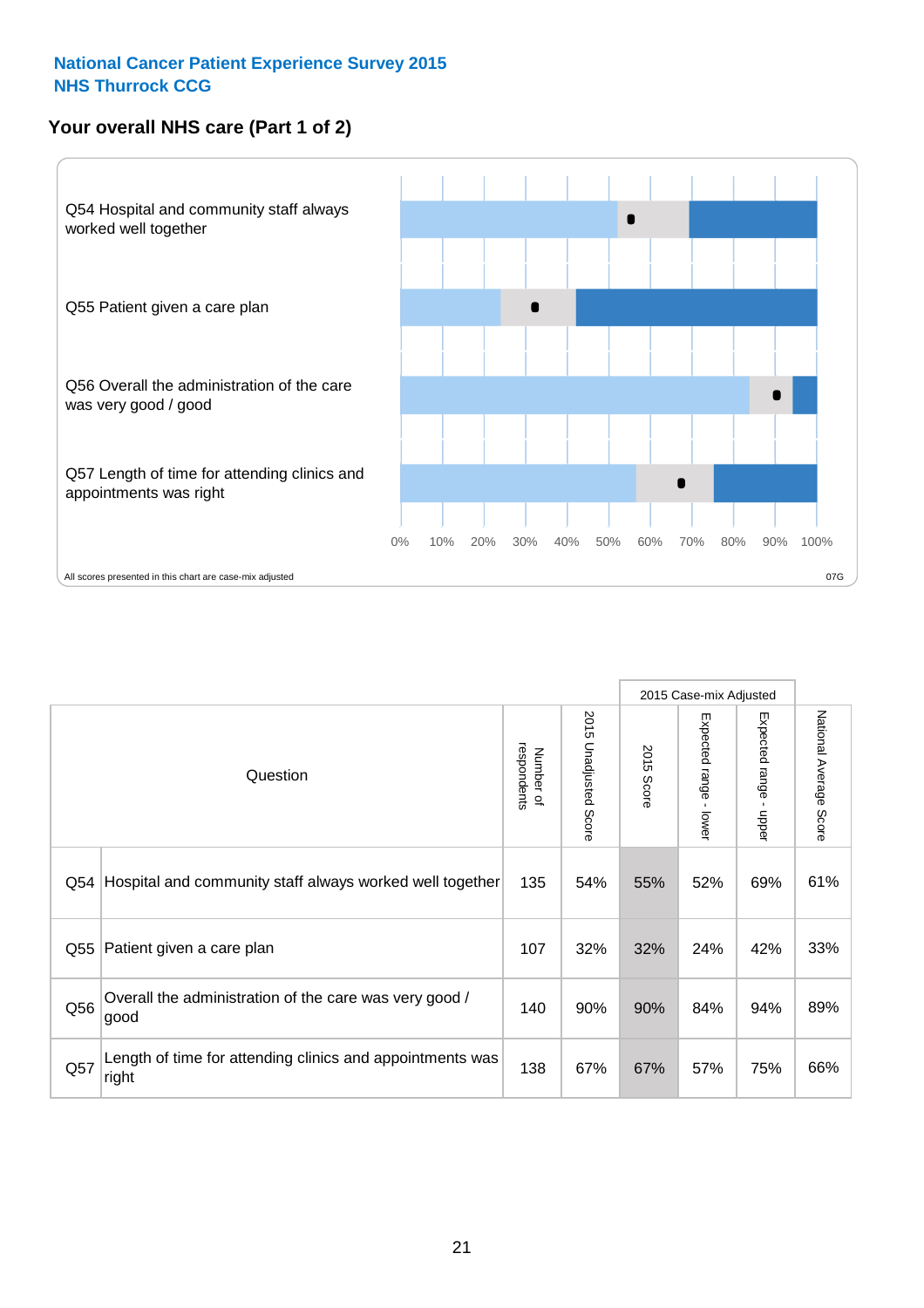### **Your overall NHS care (Part 2 of 2)**



|     |                                                       |                                         |                             |               |                            | 2015 Case-mix Adjusted     |                        |
|-----|-------------------------------------------------------|-----------------------------------------|-----------------------------|---------------|----------------------------|----------------------------|------------------------|
|     | Question                                              | respondents<br>Number<br>$\overline{a}$ | 2015<br>Jnadjusted<br>Score | 2015<br>Score | Expected<br>range<br>lower | Expected<br>range<br>doper | National Average Score |
| Q58 | Taking part in cancer research discussed with patient | 132                                     | 15%                         | 14%           | 19%                        | 38%                        | 28%                    |



|     |                                                                        |                                   |                             |               |                                                           | 2015 Case-mix Adjusted                                |                              |
|-----|------------------------------------------------------------------------|-----------------------------------|-----------------------------|---------------|-----------------------------------------------------------|-------------------------------------------------------|------------------------------|
|     | Question                                                               | respondents<br>Number<br>$\Omega$ | 2015<br>Jnadjusted<br>Score | 2015<br>Score | OWer<br>limit<br>range<br>$\overline{\sigma}$<br>expected | Upper<br>limit<br>range<br>$\overline{a}$<br>expected | National<br>Average<br>Score |
| Q59 | Patient's average rating of care scored from very poor to<br>very good | 135                               | 8.6                         | 8.6           | 8.5                                                       | 8.9                                                   | 8.7                          |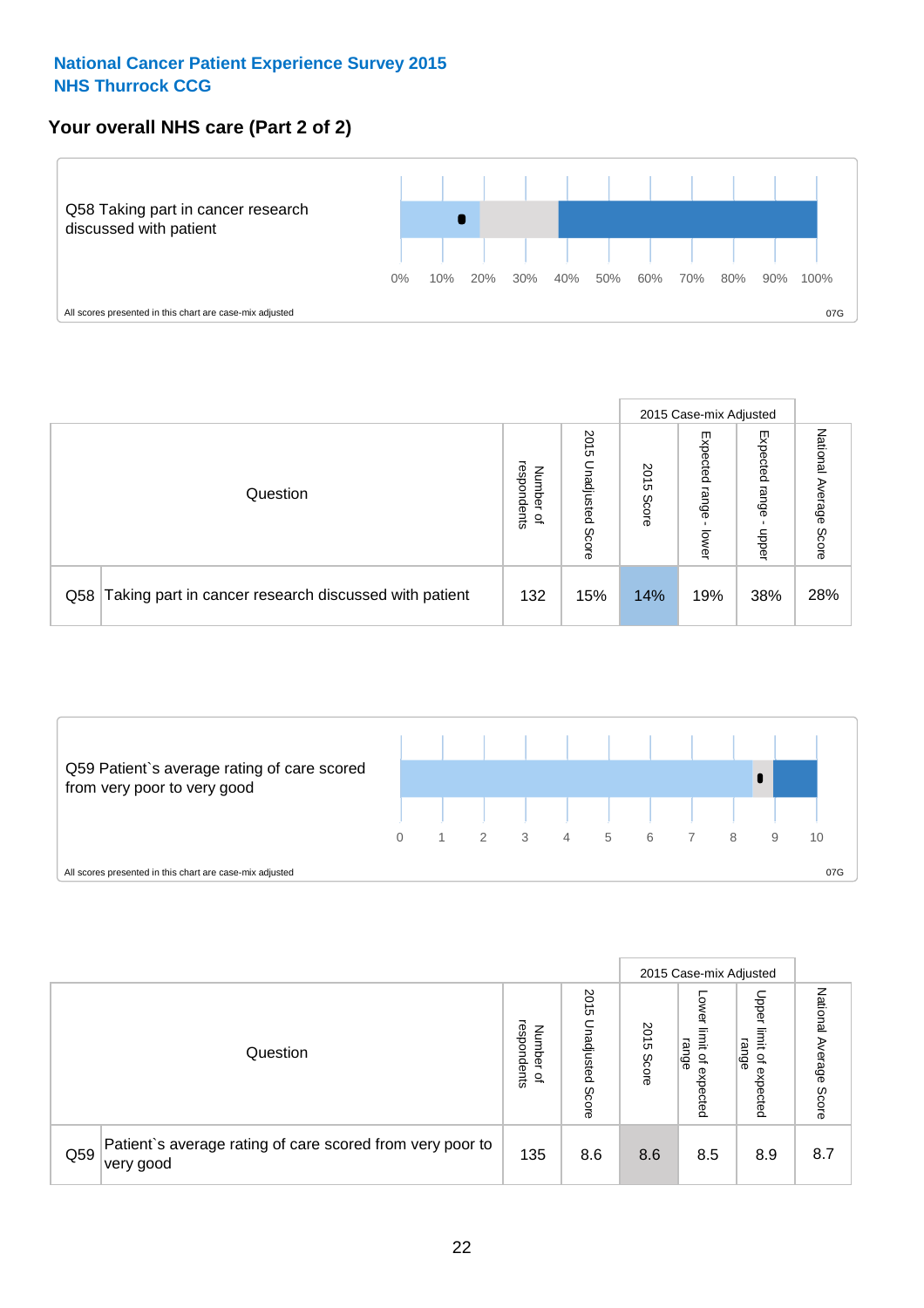# **Comparisons by tumour group for this CCG**

The following tables show the unadjusted CCG and the national percentage scores for each question broken down by tumour group. Where a cell in the table contains an asterisk this indicates that the number of patients in that group was below 21 and too small to display. Where a cell in the table contains "n.a." this indicates that there were no respondents for that tumour group.

# **Seeing your GP**

|                      | Q1. Saw GP once /<br>had to go to hospital | twice before being told | Q2. Patient thought<br>they were seen as<br>soon as necessary |                 |  |
|----------------------|--------------------------------------------|-------------------------|---------------------------------------------------------------|-----------------|--|
| <b>Cancer type</b>   | This CCG <sup>\$</sup>                     | <b>National</b>         | This CCG <sup>\$</sup>                                        | <b>National</b> |  |
| Brain / CNS          | n.a.                                       | 60%                     | n.a.                                                          | 77%             |  |
| <b>Breast</b>        | 100%                                       | 93%                     | 82%                                                           | 88%             |  |
| Colorectal / LGT     | $\star$                                    | 72%                     | $\star$                                                       | 80%             |  |
| Gynaecological       | $\star$                                    | 75%                     | $\star$                                                       | 78%             |  |
| Haematological       | 73%                                        | 64%                     | 83%                                                           | 80%             |  |
| <b>Head and Neck</b> | $\star$                                    | 77%                     | $\star$                                                       | 79%             |  |
| Lung                 | $\star$                                    | 69%                     | $\star$                                                       | 83%             |  |
| Prostate             | $\star$                                    | 79%                     | $\star$                                                       | 85%             |  |
| Sarcoma              | n.a.                                       | 64%                     | n.a.                                                          | 69%             |  |
| <b>Skin</b>          | $\star$                                    | 91%                     | $\star$                                                       | 87%             |  |
| <b>Upper Gastro</b>  | $\star$                                    | 70%                     | $\star$                                                       | 78%             |  |
| Urological           | $\star$                                    | 81%                     | $\star$                                                       | 84%             |  |
| Other                | $\star$                                    | 70%                     | $\star$                                                       | 78%             |  |
| <b>All Cancers</b>   | 79%                                        | 76%                     | 80%                                                           | 82%             |  |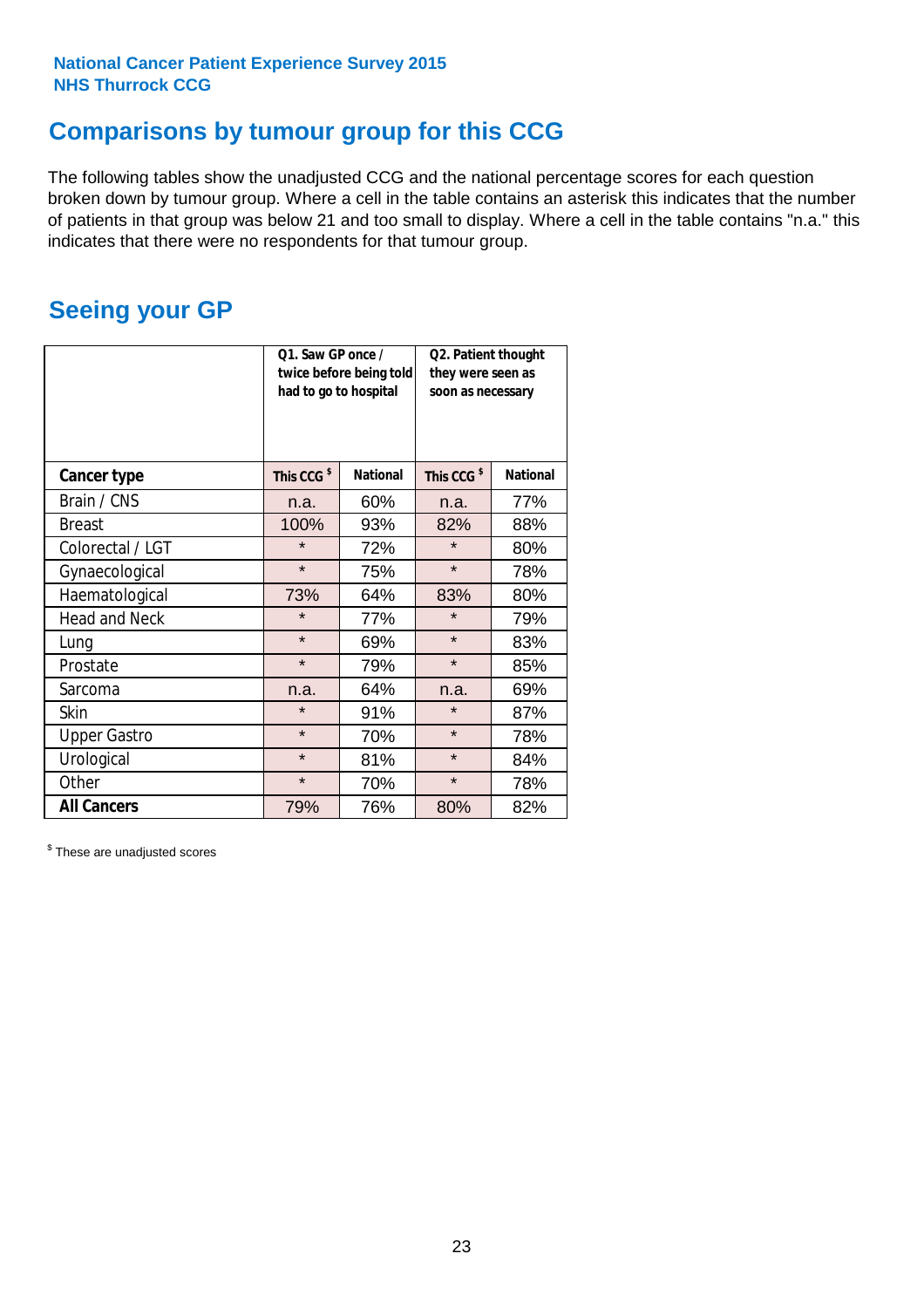# **Diagnostic tests**

|                      | be done was about<br>right | Q6. The length of time<br>waiting for the test to | Q7. Given complete<br>explanation of test<br>results in<br>understandable way |                 |  |
|----------------------|----------------------------|---------------------------------------------------|-------------------------------------------------------------------------------|-----------------|--|
| <b>Cancer type</b>   | This CCG <sup>\$</sup>     | <b>National</b>                                   | This CCG <sup>\$</sup>                                                        | <b>National</b> |  |
| Brain / CNS          | n.a.                       | 87%                                               | n.a.                                                                          | 69%             |  |
| <b>Breast</b>        | 87%                        | 90%                                               | 79%                                                                           | 82%             |  |
| Colorectal / LGT     | $\star$                    | 86%                                               | $\star$                                                                       | 81%             |  |
| Gynaecological       | $\star$                    | 84%                                               | $\star$                                                                       | 76%             |  |
| Haematological       | 78%                        | 87%                                               | 76%                                                                           | 76%             |  |
| <b>Head and Neck</b> | $\star$                    | 84%                                               | $\star$                                                                       | 77%             |  |
| Lung                 | $\star$                    | 87%                                               | $\star$                                                                       | 78%             |  |
| Prostate             | $\star$                    | 85%                                               | $\star$                                                                       | 79%             |  |
| Sarcoma              | n.a.                       | 81%                                               | n.a.                                                                          | 77%             |  |
| Skin                 | $\star$                    | 89%                                               | $\star$                                                                       | 85%             |  |
| <b>Upper Gastro</b>  | $\star$                    | 83%                                               | $\star$                                                                       | 77%             |  |
| Urological           | $\star$                    | 85%                                               | $\star$                                                                       | 78%             |  |
| Other                | $\star$                    | 85%                                               | $\star$                                                                       | 76%             |  |
| <b>All Cancers</b>   | 82%                        | 87%                                               | 81%                                                                           | 79%             |  |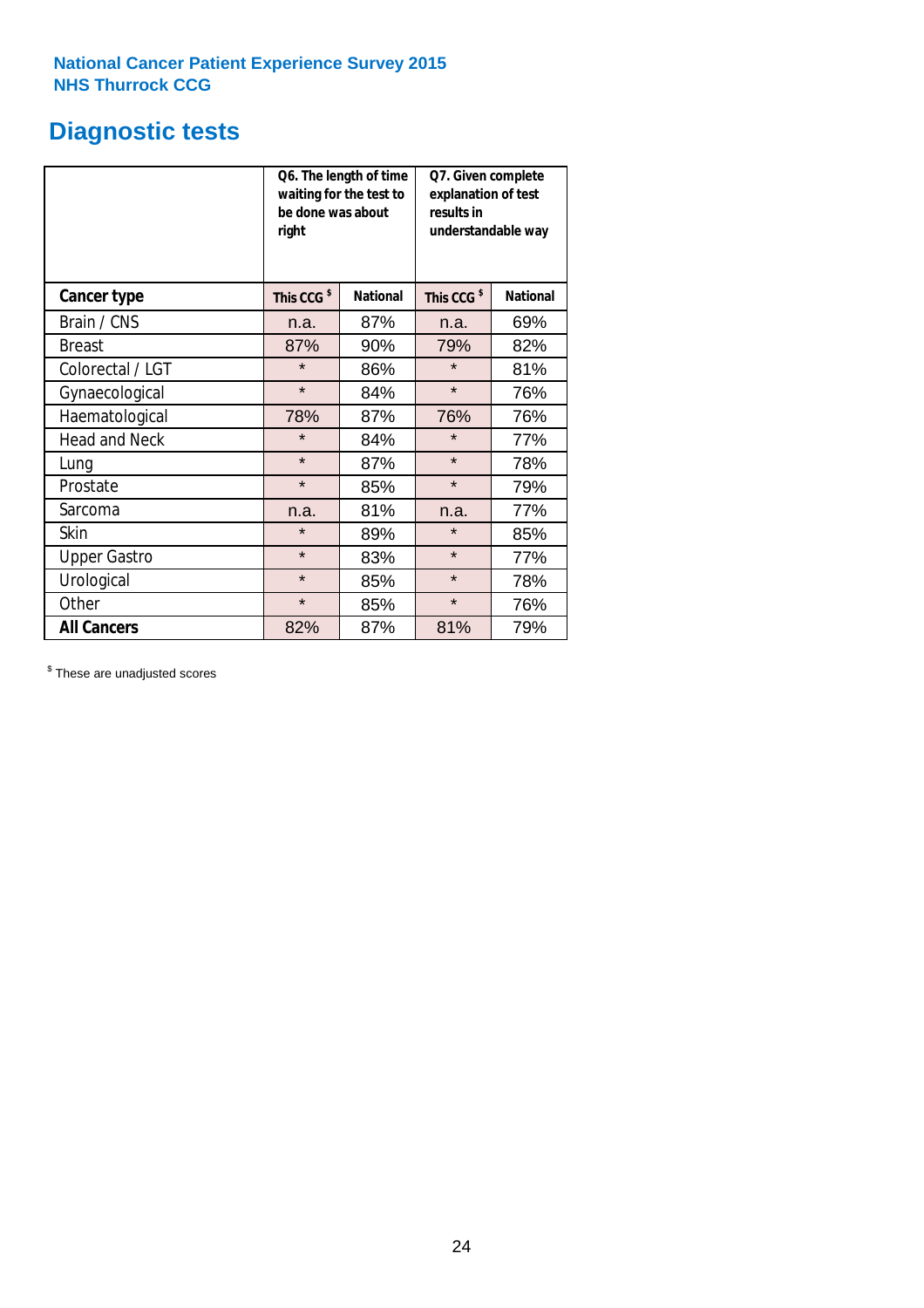# **Finding out what was wrong with you**

|                      | Q8. Patient told they<br>could bring a family<br>member or friend<br>when first told they<br>had cancer |                 | Q9. Patient felt they<br>were told sensitively<br>that they had cancer |                 | Q10. Patient<br>completely understood<br>the explanation of<br>what was wrong |                 | Q11. Patient given<br>easy to understand<br>written information<br>about the type of<br>cancer they had |                 |
|----------------------|---------------------------------------------------------------------------------------------------------|-----------------|------------------------------------------------------------------------|-----------------|-------------------------------------------------------------------------------|-----------------|---------------------------------------------------------------------------------------------------------|-----------------|
| Cancer type          | This CCG <sup>\$</sup>                                                                                  | <b>National</b> | This CCG <sup>\$</sup>                                                 | <b>National</b> | This CCG <sup>\$</sup>                                                        | <b>National</b> | This CCG <sup>\$</sup>                                                                                  | <b>National</b> |
| Brain / CNS          | n.a.                                                                                                    | 85%             | n.a.                                                                   | 79%             | n.a.                                                                          | 60%             | n.a.                                                                                                    | 62%             |
| <b>Breast</b>        | 70%                                                                                                     | 83%             | 88%                                                                    | 88%             | 79%                                                                           | 78%             | 63%                                                                                                     | 76%             |
| Colorectal / LGT     | $\star$                                                                                                 | 83%             | $\star$                                                                | 85%             | $\star$                                                                       | 79%             | $\star$                                                                                                 | 71%             |
| Gynaecological       | $\star$                                                                                                 | 75%             | $\star$                                                                | 83%             | $\star$                                                                       | 73%             | $\star$                                                                                                 | 69%             |
| Haematological       | 68%                                                                                                     | 75%             | 73%                                                                    | 83%             | 52%                                                                           | 60%             | 75%                                                                                                     | 74%             |
| <b>Head and Neck</b> | $\star$                                                                                                 | 73%             | $\star$                                                                | 85%             | $\star$                                                                       | 75%             | $\star$                                                                                                 | 61%             |
| Lung                 | $\star$                                                                                                 | 80%             | $\star$                                                                | 83%             | $\star$                                                                       | 75%             | $\star$                                                                                                 | 66%             |
| Prostate             | $\star$                                                                                                 | 80%             | $\star$                                                                | 84%             | $\star$                                                                       | 78%             | $\star$                                                                                                 | 80%             |
| Sarcoma              | n.a.                                                                                                    | 77%             | n.a.                                                                   | 82%             | n.a.                                                                          | 63%             | n.a.                                                                                                    | 61%             |
| Skin                 | $\star$                                                                                                 | 71%             | $\star$                                                                | 90%             | $\star$                                                                       | 83%             | $\star$                                                                                                 | 84%             |
| <b>Upper Gastro</b>  | $\star$                                                                                                 | 79%             | $\star$                                                                | 79%             | $\star$                                                                       | 72%             | $\star$                                                                                                 | 64%             |
| Urological           | $\star$                                                                                                 | 74%             | $\star$                                                                | 82%             | $\star$                                                                       | 76%             | $\star$                                                                                                 | 71%             |
| Other                | $\star$                                                                                                 | 77%             | $\star$                                                                | 82%             | $\star$                                                                       | 72%             | $\star$                                                                                                 | 61%             |
| <b>All Cancers</b>   | 71%                                                                                                     | 79%             | 83%                                                                    | 84%             | 74%                                                                           | 73%             | 67%                                                                                                     | 72%             |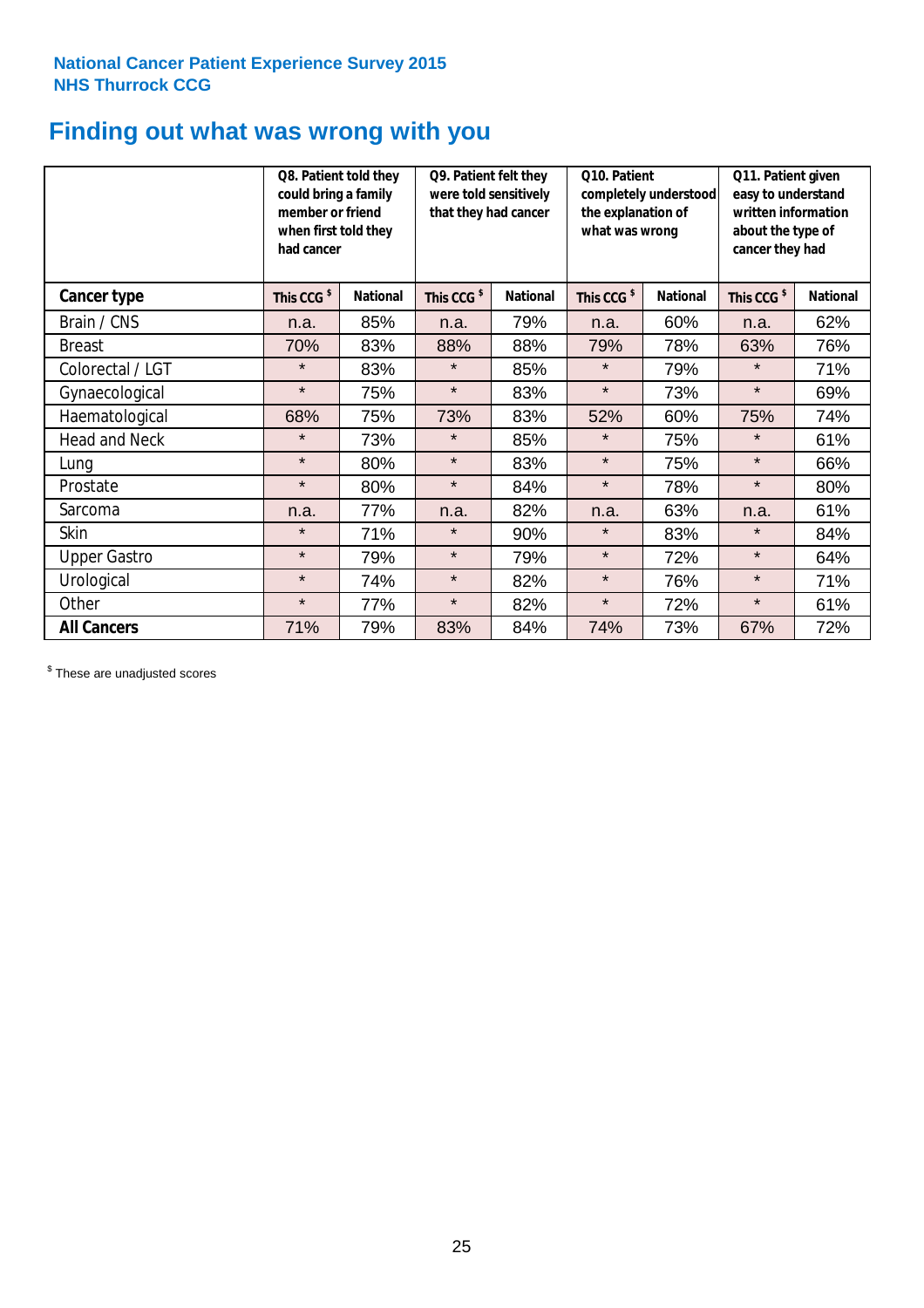# **Deciding the best treatment for you**

|                      | <b>O12. Patient felt that</b><br>treatment options<br>were completely<br>explained |                 | O13. Possible side<br>understandable way  | effects explained in an | Q14. Patient given<br>practical advice and<br>support in dealing with<br>side effects of<br>treatment |                 |  |
|----------------------|------------------------------------------------------------------------------------|-----------------|-------------------------------------------|-------------------------|-------------------------------------------------------------------------------------------------------|-----------------|--|
| <b>Cancer type</b>   | This CCG <sup>\$</sup>                                                             | <b>National</b> | This CCG <sup>\$</sup><br><b>National</b> |                         | This CCG <sup>\$</sup>                                                                                | <b>National</b> |  |
| Brain / CNS          | n.a.                                                                               | 80%             | n.a.                                      | 71%                     | n.a.                                                                                                  | 62%             |  |
| <b>Breast</b>        | 81%                                                                                | 84%             | 71%                                       | 76%                     | 76%                                                                                                   | 69%             |  |
| Colorectal / LGT     | $\star$                                                                            | 85%             | $\star$                                   | 75%                     | $\star$                                                                                               | 68%             |  |
| Gynaecological       | $\star$                                                                            | 84%             | $\star$                                   | 76%                     | $\star$                                                                                               | 68%             |  |
| Haematological       | 77%                                                                                | 81%             | 55%                                       | 69%                     | 43%                                                                                                   | 65%             |  |
| <b>Head and Neck</b> | $\star$                                                                            | 85%             | $\star$                                   | 72%                     | $\star$                                                                                               | 67%             |  |
| Lung                 | $\star$                                                                            | 84%             | $\star$                                   | 74%                     | $\star$                                                                                               | 69%             |  |
| Prostate             | $\star$                                                                            | 80%             | $\star$                                   | 71%                     | $\star$                                                                                               | 61%             |  |
| Sarcoma              | n.a.                                                                               | 82%             | n.a.                                      | 75%                     | n.a.                                                                                                  | 66%             |  |
| Skin                 | $\star$                                                                            | 88%             | $\star$                                   | 75%                     | $\star$                                                                                               | 74%             |  |
| <b>Upper Gastro</b>  | $\star$                                                                            | 83%             | $\star$                                   | 72%                     | $\star$                                                                                               | 66%             |  |
| Urological           | $\star$                                                                            | 80%             | $\star$                                   | 69%                     | $\star$                                                                                               | 61%             |  |
| Other                | $\star$                                                                            | 80%             | $\star$                                   | 72%                     | $\star$                                                                                               | 64%             |  |
| <b>All Cancers</b>   | 82%                                                                                | 83%             | 73%                                       | 73%                     | 63%                                                                                                   | 66%             |  |

|                      | in the future          | Q15. Patient definitely<br>told about side effects<br>that could affect them | Q16. Patient definitely<br>involved in decisions<br>about care and<br>treatment |                 |  |
|----------------------|------------------------|------------------------------------------------------------------------------|---------------------------------------------------------------------------------|-----------------|--|
| <b>Cancer type</b>   | This CCG <sup>\$</sup> | <b>National</b>                                                              | This CCG <sup>\$</sup>                                                          | <b>National</b> |  |
| Brain / CNS          | n.a.                   | 56%                                                                          | n.a.                                                                            | 74%             |  |
| <b>Breast</b>        | 47%                    | 55%                                                                          | 67%                                                                             | 79%             |  |
| Colorectal / LGT     | $\star$                | 56%                                                                          | $\star$                                                                         | 79%             |  |
| Gynaecological       | $\star$<br>54%         |                                                                              | $\star$                                                                         | 76%             |  |
| Haematological       | 39%<br>50%             |                                                                              | 66%                                                                             | 77%             |  |
| <b>Head and Neck</b> | $\star$                | 58%                                                                          | $\star$                                                                         | 76%             |  |
| Lung                 | $\star$                | 54%                                                                          | $\star$                                                                         | 78%             |  |
| Prostate             | $\star$                | 63%                                                                          | $\star$                                                                         | 79%             |  |
| Sarcoma              | n.a.                   | 54%                                                                          | n.a.                                                                            | 77%             |  |
| Skin                 | $\star$                | 66%                                                                          | $\star$                                                                         | 86%             |  |
| <b>Upper Gastro</b>  | $\star$                | 53%                                                                          | $\star$                                                                         | 77%             |  |
| Urological           | $\star$                | 52%                                                                          | $\star$                                                                         | 75%             |  |
| Other                | $\star$                | 51%                                                                          | $\star$                                                                         | 75%             |  |
| <b>All Cancers</b>   | 54%                    | 54%                                                                          | 75%                                                                             | 78%             |  |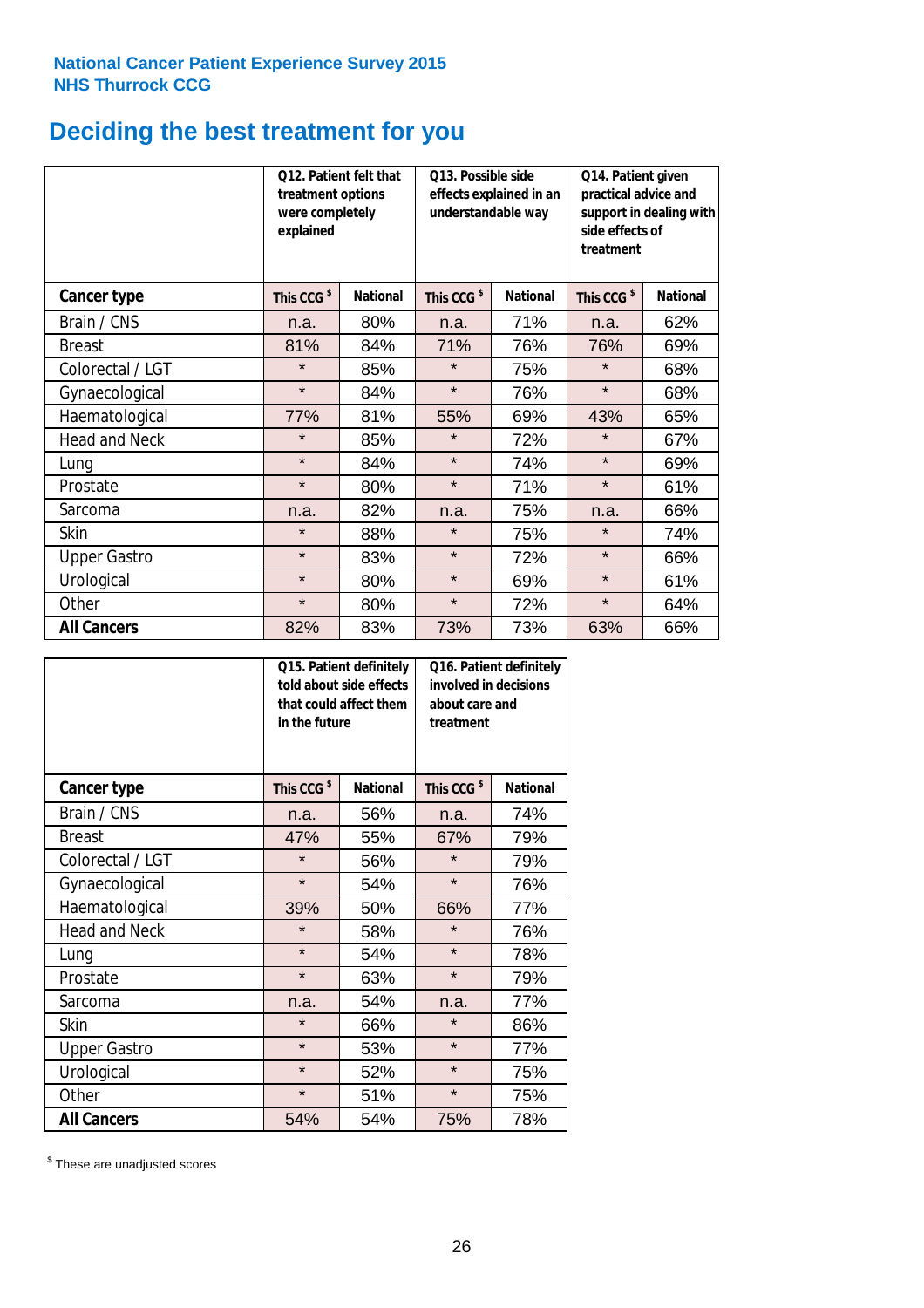# **Clinical Nurse Specialist**

|                     | would support them<br>through their<br>treatment | Q17. Patient given the<br>name of the CNS who | Q18. Patient found it<br>easy to contact their<br><b>CNS</b> |                 | <b>Q19. Get</b><br>understandable<br>answers to important<br>questions all or most<br>of the time |                 |  |
|---------------------|--------------------------------------------------|-----------------------------------------------|--------------------------------------------------------------|-----------------|---------------------------------------------------------------------------------------------------|-----------------|--|
| <b>Cancer type</b>  | This CCG <sup>\$</sup>                           | <b>National</b>                               | This CCG <sup>\$</sup>                                       | <b>National</b> | This CCG <sup>\$</sup>                                                                            | <b>National</b> |  |
| Brain / CNS         | n.a.                                             | 95%                                           | n.a.                                                         | 84%             | n.a.                                                                                              | 85%             |  |
| <b>Breast</b>       | 97%                                              | 94%                                           | 78%                                                          | 85%             | 84%                                                                                               | 88%             |  |
| Colorectal / LGT    | $\star$                                          | 91%                                           | $\star$                                                      | 88%             | $\star$                                                                                           | 90%             |  |
| Gynaecological      | $\star$                                          | 93%                                           | $\star$                                                      | 86%             | $\star$                                                                                           | 87%             |  |
| Haematological      | 76%                                              | 89%                                           | $\star$                                                      | 89%             | $\star$                                                                                           | 90%             |  |
| Head and Neck       | $\star$                                          | 88%                                           | $\star$                                                      | 86%             | $\star$                                                                                           | 88%             |  |
| Lung                | $\star$                                          | 93%                                           | $\star$                                                      | 89%             | $\star$                                                                                           | 89%             |  |
| Prostate            | $\star$                                          | 89%                                           | $\star$                                                      | 83%             | $\star$                                                                                           | 88%             |  |
| Sarcoma             | n.a.                                             | 87%                                           | n.a.                                                         | 86%             | n.a.                                                                                              | 88%             |  |
| Skin                | $\star$                                          | 88%                                           | $\star$                                                      | 90%             | $\star$                                                                                           | 92%             |  |
| <b>Upper Gastro</b> | $\star$                                          | 92%                                           | $\star$                                                      | 87%             | $\star$                                                                                           | 88%             |  |
| Urological          | $\star$                                          | 80%                                           | $\star$                                                      | 85%             | $\star$                                                                                           | 88%             |  |
| Other               | $\star$                                          | 86%                                           | $\star$                                                      | 86%             | $\star$                                                                                           | 87%             |  |
| <b>All Cancers</b>  | 92%                                              | 90%                                           | 77%                                                          | 87%             | 83%                                                                                               | 88%             |  |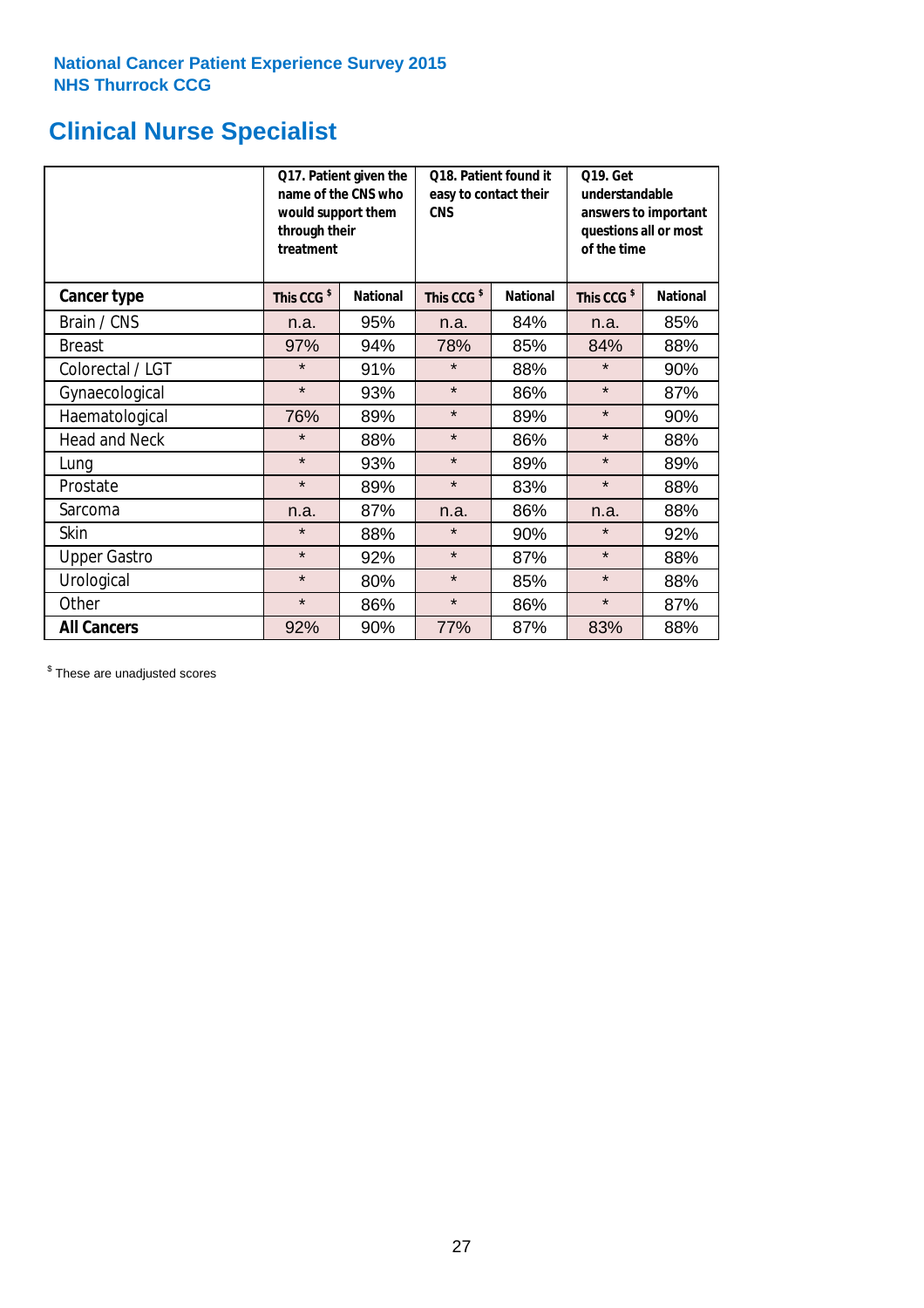# **Support for people with cancer**

|                      |                        | Q20. Hospital staff<br>gave information<br>about support groups |                        | Q21. Hospital staff<br>gave information<br>about impact cancer<br>could have on day to<br>day activities |                        | Q22. Hospital staff<br>gave information on<br>getting financial help |                        | Q23. Hospital staff told<br>patient they could get<br>free prescriptions |  |
|----------------------|------------------------|-----------------------------------------------------------------|------------------------|----------------------------------------------------------------------------------------------------------|------------------------|----------------------------------------------------------------------|------------------------|--------------------------------------------------------------------------|--|
| Cancer type          | This CCG <sup>\$</sup> | <b>National</b>                                                 | This CCG <sup>\$</sup> | <b>National</b>                                                                                          | This CCG <sup>\$</sup> | <b>National</b>                                                      | This CCG <sup>\$</sup> | <b>National</b>                                                          |  |
| Brain / CNS          | n.a.                   | 85%                                                             | n.a.                   | 80%                                                                                                      | n.a.                   | 72%                                                                  | n.a.                   | 79%                                                                      |  |
| <b>Breast</b>        | 85%                    | 88%                                                             | 81%                    | 85%                                                                                                      | $\star$                | 60%                                                                  | $\star$                | 80%                                                                      |  |
| Colorectal / LGT     | $\star$                | 82%                                                             | $\star$                | 82%                                                                                                      | $\star$                | 52%                                                                  | $\star$                | 83%                                                                      |  |
| Gynaecological       | $\star$                | 83%                                                             | $\star$                | 81%                                                                                                      | $\star$                | 58%                                                                  | $\star$                | 76%                                                                      |  |
| Haematological       | $\star$                | 82%                                                             | 68%                    | 82%                                                                                                      | $\star$                | 56%                                                                  | $\star$                | 86%                                                                      |  |
| <b>Head and Neck</b> | $\star$                | 83%                                                             | $\star$                | 80%                                                                                                      | $\star$                | 55%                                                                  | $\star$                | 80%                                                                      |  |
| Lung                 | $\star$                | 82%                                                             | $\star$                | 80%                                                                                                      | $\star$                | 68%                                                                  | $\star$                | 85%                                                                      |  |
| Prostate             | $\star$                | 85%                                                             | $\star$                | 81%                                                                                                      | $\star$                | 41%                                                                  | $\star$                | 76%                                                                      |  |
| Sarcoma              | n.a.                   | 82%                                                             | n.a.                   | 80%                                                                                                      | n.a.                   | 57%                                                                  | n.a.                   | 75%                                                                      |  |
| Skin                 | $\star$                | 85%                                                             | $\star$                | 85%                                                                                                      | n.a.                   | 51%                                                                  | $\star$                | 65%                                                                      |  |
| <b>Upper Gastro</b>  | $\star$                | 82%                                                             | $\star$                | 78%                                                                                                      | $\star$                | 57%                                                                  | $\star$                | 83%                                                                      |  |
| Urological           | $\star$                | 71%                                                             | $\star$                | 70%                                                                                                      | $\star$                | 33%                                                                  | $\star$                | 69%                                                                      |  |
| Other                | $\star$                | 80%                                                             | $\star$                | 77%                                                                                                      | $\star$                | 53%                                                                  | $\star$                | 79%                                                                      |  |
| <b>All Cancers</b>   | 82%                    | 83%                                                             | 73%                    | 81%                                                                                                      | 51%                    | 55%                                                                  | 75%                    | 80%                                                                      |  |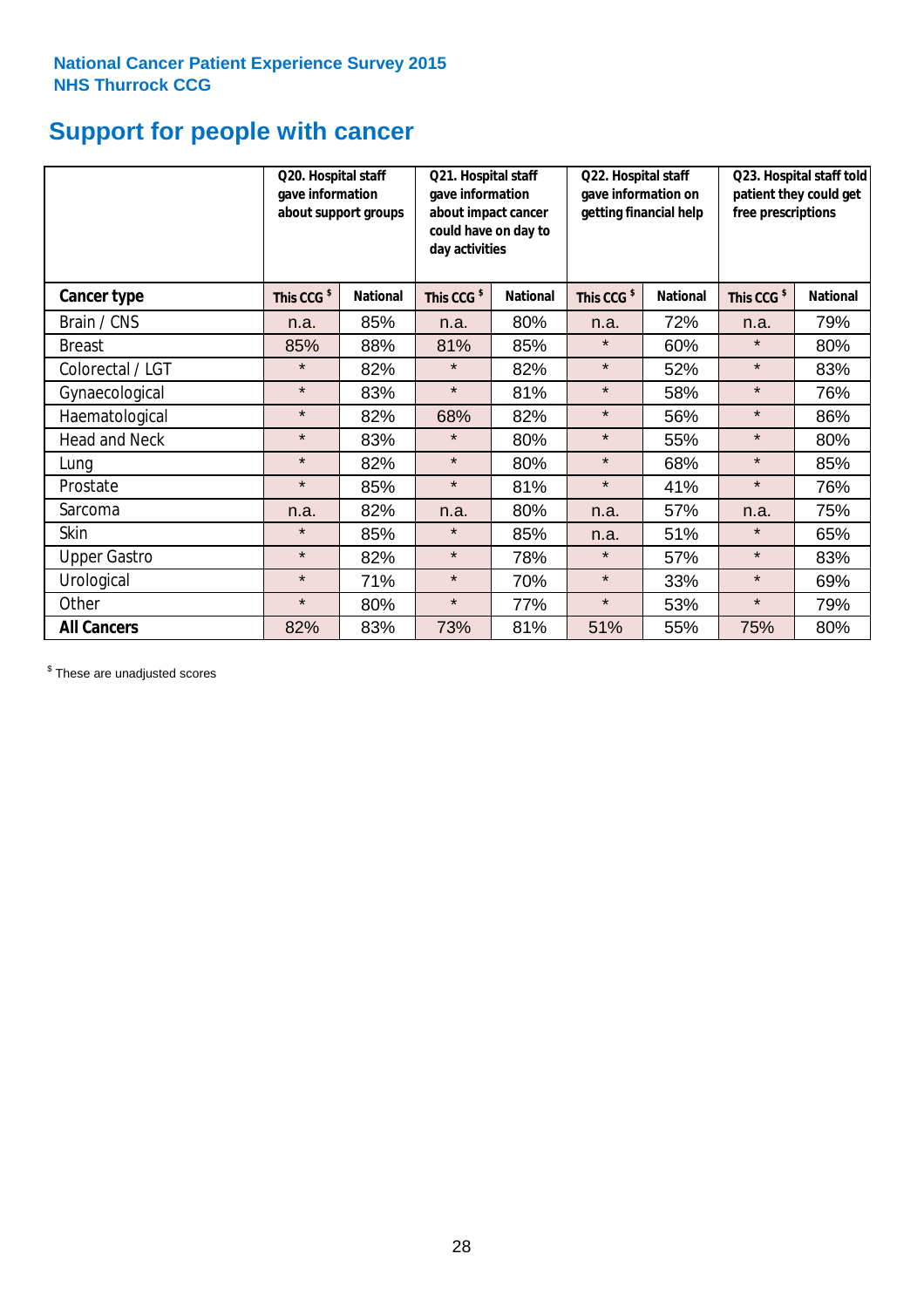# **Operations**

|                      | Q26. Staff explained<br>how operation had<br>gone in<br>understandable way |                 |  |  |
|----------------------|----------------------------------------------------------------------------|-----------------|--|--|
| <b>Cancer type</b>   | This CCG <sup>\$</sup>                                                     | <b>National</b> |  |  |
| Brain / CNS          | n.a.                                                                       | 75%             |  |  |
| <b>Breast</b>        | 50%                                                                        | 77%             |  |  |
| Colorectal / LGT     | $\star$                                                                    | 81%             |  |  |
| Gynaecological       | $\star$                                                                    | 79%             |  |  |
| Haematological       | $\star$                                                                    | 75%             |  |  |
| <b>Head and Neck</b> | $\star$                                                                    | 77%             |  |  |
| Lung                 | $\star$                                                                    | 76%             |  |  |
| Prostate             | $\star$                                                                    | 76%             |  |  |
| Sarcoma              | n.a.                                                                       | 80%             |  |  |
| Skin                 | n.a.                                                                       | 84%             |  |  |
| <b>Upper Gastro</b>  | $\star$                                                                    | 81%             |  |  |
| Urological           | $\star$                                                                    | 74%             |  |  |
| Other                | $\star$                                                                    | 78%             |  |  |
| <b>All Cancers</b>   | 60%                                                                        | 78%             |  |  |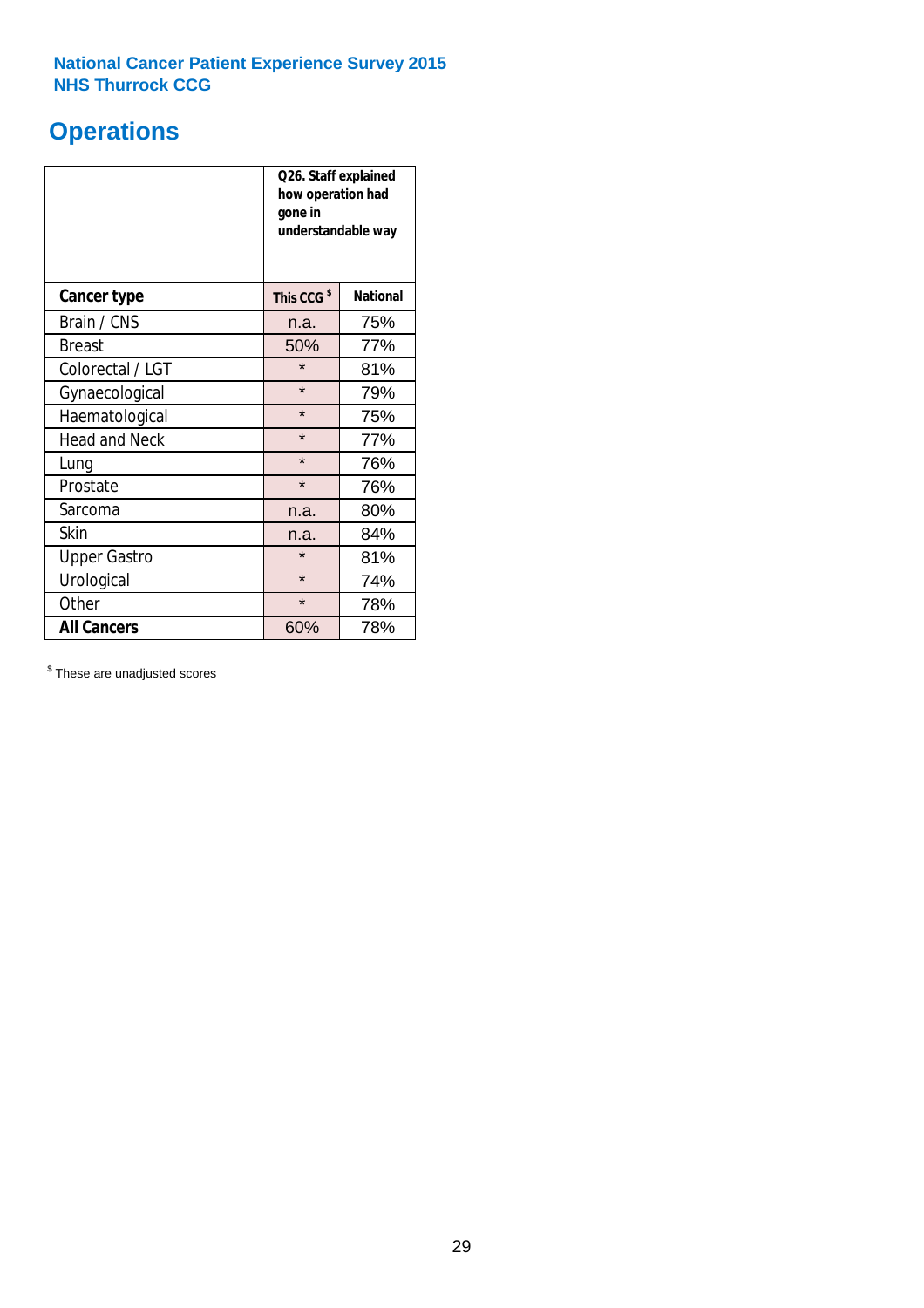# **Hospital care as an inpatient (Part 1 of 2)**

|                      |                        | Q28. Groups of doctors<br>or nurses did not talk<br>in front of patient as if<br>they were not there |                        | Q29. Patient had<br>confidence and trust in<br>all doctors treating<br>them |                        | Q30. Patient's family<br>or someone close<br>definitely had<br>opportunity to talk to<br>doctor |                        | Q31. Patient had<br>confidence and trust in<br>all ward nurses |  |
|----------------------|------------------------|------------------------------------------------------------------------------------------------------|------------------------|-----------------------------------------------------------------------------|------------------------|-------------------------------------------------------------------------------------------------|------------------------|----------------------------------------------------------------|--|
| Cancer type          | This CCG <sup>\$</sup> | <b>National</b>                                                                                      | This CCG <sup>\$</sup> | <b>National</b>                                                             | This CCG <sup>\$</sup> | <b>National</b>                                                                                 | This CCG <sup>\$</sup> | <b>National</b>                                                |  |
| Brain / CNS          | n.a.                   | 68%                                                                                                  | n.a.                   | 78%                                                                         | n.a.                   | 65%                                                                                             | n.a.                   | 67%                                                            |  |
| <b>Breast</b>        | 92%                    | 89%                                                                                                  | 85%                    | 86%                                                                         | 52%                    | 73%                                                                                             | 62%                    | 74%                                                            |  |
| Colorectal / LGT     | $\star$                | 75%                                                                                                  | $\star$                | 85%                                                                         | $\star$                | 72%                                                                                             | $\star$                | 68%                                                            |  |
| Gynaecological       | $\star$                | 84%                                                                                                  | $\star$                | 86%                                                                         | $\star$                | 71%                                                                                             | $\star$                | 69%                                                            |  |
| Haematological       | $\star$                | 80%                                                                                                  | $\star$                | 81%                                                                         | $\star$                | 75%                                                                                             | $\star$                | 73%                                                            |  |
| <b>Head and Neck</b> | $\star$                | 79%                                                                                                  | $\star$                | 85%                                                                         | $\star$                | 73%                                                                                             | $\star$                | 72%                                                            |  |
| Lung                 | $\star$                | 75%                                                                                                  | $\star$                | 82%                                                                         | $\star$                | 71%                                                                                             | $\star$                | 73%                                                            |  |
| Prostate             | $\star$                | 84%                                                                                                  | $\star$                | 87%                                                                         | $\star$                | 72%                                                                                             | $\star$                | 75%                                                            |  |
| Sarcoma              | n.a.                   | 82%                                                                                                  | n.a.                   | 85%                                                                         | n.a.                   | 75%                                                                                             | n.a.                   | 70%                                                            |  |
| Skin                 | $\star$                | 85%                                                                                                  | $\star$                | 90%                                                                         | $\star$                | 79%                                                                                             | $\star$                | 84%                                                            |  |
| <b>Upper Gastro</b>  | $\star$                | 75%                                                                                                  | $\star$                | 83%                                                                         | $\star$                | 72%                                                                                             | $\star$                | 70%                                                            |  |
| Urological           | $\star$                | 80%                                                                                                  | $\star$                | 84%                                                                         | $\star$                | 67%                                                                                             | $\star$                | 75%                                                            |  |
| Other                | $\star$                | 79%                                                                                                  | $\star$                | 79%                                                                         | $\star$                | 70%                                                                                             | $\star$                | 69%                                                            |  |
| <b>All Cancers</b>   | 79%                    | 81%                                                                                                  | 84%                    | 84%                                                                         | 67%                    | 72%                                                                                             | 65%                    | 72%                                                            |  |

|                      | Q32. Always / nearly<br>always enough nurses<br>on duty |                 | Q33. All staff asked<br>patient what name<br>they preferred to be<br>called by |                 | Q34. Always given<br>enough privacy when<br>discussing condition or<br>treatment |                 | Q35. Patient was able<br>to discuss worries or<br>fears with staff during<br>visit |                 |
|----------------------|---------------------------------------------------------|-----------------|--------------------------------------------------------------------------------|-----------------|----------------------------------------------------------------------------------|-----------------|------------------------------------------------------------------------------------|-----------------|
| <b>Cancer type</b>   | This CCG <sup>\$</sup>                                  | <b>National</b> | This CCG <sup>\$</sup>                                                         | <b>National</b> | This CCG <sup>\$</sup>                                                           | <b>National</b> | This CCG <sup>\$</sup>                                                             | <b>National</b> |
| Brain / CNS          | n.a.                                                    | 64%             | n.a.                                                                           | 69%             | n.a.                                                                             | 80%             | n.a.                                                                               | 44%             |
| <b>Breast</b>        | 64%                                                     | 69%             | 35%                                                                            | 60%             | 92%                                                                              | 86%             | 61%                                                                                | 53%             |
| Colorectal / LGT     | $\star$                                                 | 61%             | $\star$                                                                        | 70%             | $\star$                                                                          | 84%             | $\star$                                                                            | 54%             |
| Gynaecological       | $\star$                                                 | 65%             | $\star$                                                                        | 63%             | $\star$                                                                          | 82%             | $\star$                                                                            | 50%             |
| Haematological       | $\star$                                                 | 63%             | $\star$                                                                        | 67%             | $\star$                                                                          | 86%             | $\star$                                                                            | 55%             |
| <b>Head and Neck</b> | $\star$                                                 | 67%             | $\star$                                                                        | 66%             | $\star$                                                                          | 85%             | n.a.                                                                               | 50%             |
| Lung                 | $\star$                                                 | 68%             | $\star$                                                                        | 71%             | $\star$                                                                          | 84%             | $\star$                                                                            | 49%             |
| Prostate             | $\star$                                                 | 71%             | $\star$                                                                        | 67%             | $\star$                                                                          | 87%             | $\star$                                                                            | 52%             |
| Sarcoma              | n.a.                                                    | 68%             | n.a.                                                                           | 71%             | n.a.                                                                             | 87%             | n.a.                                                                               | 52%             |
| Skin                 | $\star$                                                 | 81%             | $\star$                                                                        | 67%             | $\star$                                                                          | 89%             | $\star$                                                                            | 61%             |
| <b>Upper Gastro</b>  | $\star$                                                 | 62%             | $\star$                                                                        | 75%             | $\star$                                                                          | 83%             | $\star$                                                                            | 53%             |
| Urological           | $\star$                                                 | 68%             | $\star$                                                                        | 71%             | $\star$                                                                          | 84%             | $\star$                                                                            | 46%             |
| Other                | $\star$                                                 | 62%             | $\star$                                                                        | 66%             | $\star$                                                                          | 82%             | $\star$                                                                            | 48%             |
| <b>All Cancers</b>   | 60%                                                     | 66%             | 52%                                                                            | 67%             | 85%                                                                              | 85%             | 50%                                                                                | 52%             |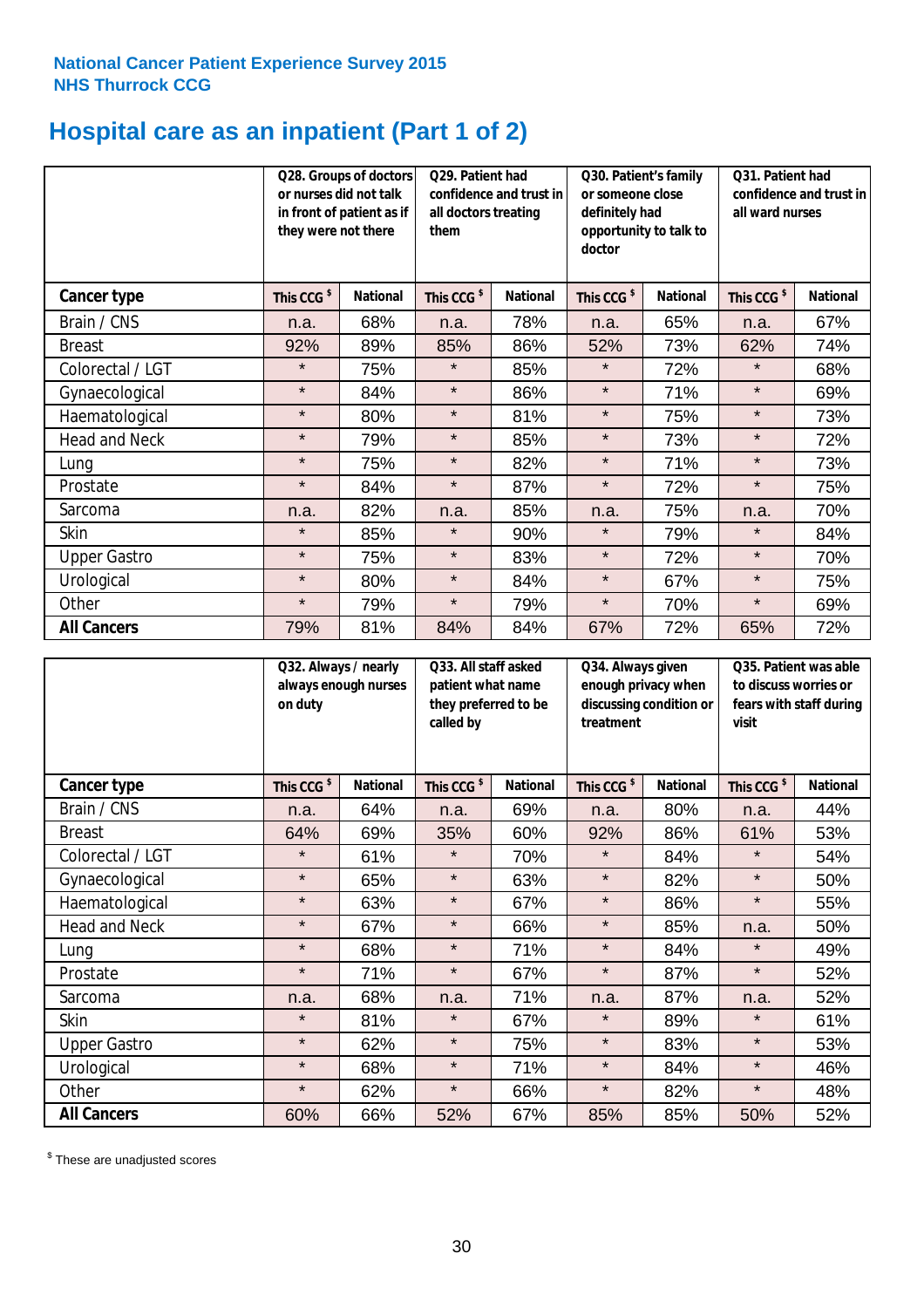# **Hospital care as an inpatient (Part 2 of 2)**

|                      | Q36. Hospital staff<br>definitely did<br>everything to help<br>control pain | Q37. Always treated<br>with respect and<br>dignity by staff |                        |                 | Q38. Given clear<br>written information<br>about what should /<br>should not do post<br>discharge |                 | Q39. Staff told patient<br>who to contact if<br>worried post discharge |                 |  |
|----------------------|-----------------------------------------------------------------------------|-------------------------------------------------------------|------------------------|-----------------|---------------------------------------------------------------------------------------------------|-----------------|------------------------------------------------------------------------|-----------------|--|
| Cancer type          | This CCG <sup>\$</sup>                                                      | <b>National</b>                                             | This CCG <sup>\$</sup> | <b>National</b> | This CCG <sup>\$</sup>                                                                            | <b>National</b> | This CCG <sup>\$</sup>                                                 | <b>National</b> |  |
| Brain / CNS          | n.a.                                                                        | 82%                                                         | n.a.                   | 84%             | n.a.                                                                                              | 79%             | n.a.                                                                   | 91%             |  |
| <b>Breast</b>        | 92%                                                                         | 86%                                                         | 92%                    | 88%             | 74%                                                                                               | 90%             | 78%                                                                    | 95%             |  |
| Colorectal / LGT     | $\star$                                                                     | 84%                                                         | $\star$                | 86%             | $\star$                                                                                           | 83%             | $\star$                                                                | 94%             |  |
| Gynaecological       | $\star$                                                                     | 83%                                                         | $\star$                | 85%             | $\star$                                                                                           | 86%             | $\star$                                                                | 93%             |  |
| Haematological       | $\star$                                                                     | 84%                                                         | $\star$                | 89%             | $\star$                                                                                           | 79%             | $\star$                                                                | 95%             |  |
| <b>Head and Neck</b> | $\star$                                                                     | 84%                                                         | $\star$                | 88%             | n.a.                                                                                              | 86%             | n.a.                                                                   | 92%             |  |
| Lung                 | $\star$                                                                     | 83%                                                         | $\star$                | 87%             | $\star$                                                                                           | 81%             | $\star$                                                                | 92%             |  |
| Prostate             | $\star$                                                                     | 85%                                                         | $\star$                | 91%             | $\star$                                                                                           | 87%             | $\star$                                                                | 94%             |  |
| Sarcoma              | n.a.                                                                        | 86%                                                         | n.a.                   | 91%             | n.a.                                                                                              | 83%             | n.a.                                                                   | 94%             |  |
| Skin                 | $\star$                                                                     | 88%                                                         | $\star$                | 93%             | $\star$                                                                                           | 91%             | $\star$                                                                | 97%             |  |
| <b>Upper Gastro</b>  | $\star$                                                                     | 83%                                                         | $\star$                | 86%             | $\star$                                                                                           | 79%             | $\star$                                                                | 93%             |  |
| Urological           | $\star$                                                                     | 80%                                                         | $\star$                | 88%             | $\star$                                                                                           | 83%             | $\star$                                                                | 90%             |  |
| Other                | $\star$                                                                     | 82%                                                         | $\star$                | 85%             | $\star$                                                                                           | 80%             | $\star$                                                                | 92%             |  |
| <b>All Cancers</b>   | 82%                                                                         | 84%                                                         | 83%                    | 87%             | 76%                                                                                               | 84%             | 85%                                                                    | 94%             |  |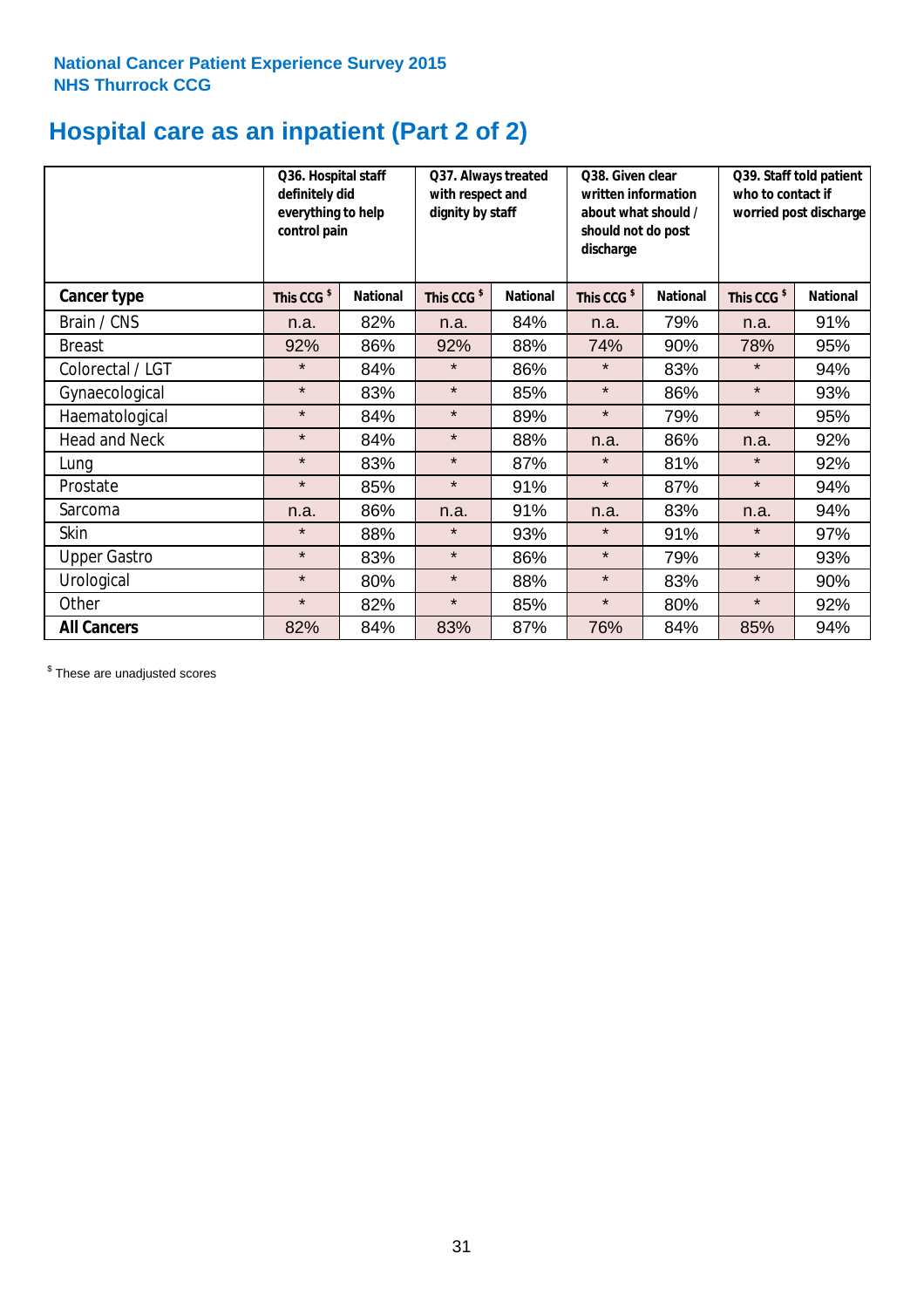# **Hospital care as a day patient / outpatient**

|                      | to discuss worries or<br>visit | Q41. Patient was able<br>fears with staff during | Q42. Doctor had the<br>right notes and other<br>documentation with<br>them |                 | Q44. Beforehand<br>patient had all<br>information needed<br>about radiotherapy<br>treatment |                 | Q45. Patient given<br>understandable<br>information about<br>whether radiotherapy<br>was working |                 |
|----------------------|--------------------------------|--------------------------------------------------|----------------------------------------------------------------------------|-----------------|---------------------------------------------------------------------------------------------|-----------------|--------------------------------------------------------------------------------------------------|-----------------|
| <b>Cancer type</b>   | This CCG <sup>\$</sup>         | <b>National</b>                                  | This CCG <sup>\$</sup>                                                     | <b>National</b> | This CCG <sup>\$</sup>                                                                      | <b>National</b> | This CCG <sup>\$</sup>                                                                           | <b>National</b> |
| Brain / CNS          | n.a.                           | 65%                                              | n.a.                                                                       | 94%             | n.a.                                                                                        | 85%             | n.a.                                                                                             | 52%             |
| <b>Breast</b>        | 63%                            | 70%                                              | 100%                                                                       | 95%             | $\star$                                                                                     | 87%             | $\star$                                                                                          | 60%             |
| Colorectal / LGT     | $\star$                        | 73%                                              | $\star$                                                                    | 95%             | $\star$                                                                                     | 85%             | $\star$                                                                                          | 55%             |
| Gynaecological       | $\star$                        | 70%                                              | $\star$                                                                    | 96%             | $\star$                                                                                     | 85%             | $\star$                                                                                          | 64%             |
| Haematological       | 59%                            | 74%                                              | 89%                                                                        | 97%             | $\star$                                                                                     | 82%             | $\star$                                                                                          | 64%             |
| <b>Head and Neck</b> | $\star$                        | 69%                                              | $\star$                                                                    | 95%             | n.a.                                                                                        | 86%             | n.a.                                                                                             | 60%             |
| Lung                 | $\star$                        | 69%                                              | $\star$                                                                    | 96%             | $\star$                                                                                     | 86%             | $\star$                                                                                          | 59%             |
| Prostate             | $\star$                        | 69%                                              | $\star$                                                                    | 95%             | $\star$                                                                                     | 88%             | $\star$                                                                                          | 61%             |
| Sarcoma              | n.a.                           | 68%                                              | n.a.                                                                       | 97%             | n.a.                                                                                        | 88%             | n.a.                                                                                             | 63%             |
| Skin                 | $\star$                        | 73%                                              | $\star$                                                                    | 96%             | n.a.                                                                                        | 81%             | n.a.                                                                                             | 63%             |
| <b>Upper Gastro</b>  | $\star$                        | 68%                                              | $\star$                                                                    | 95%             | $\star$                                                                                     | 85%             | $\star$                                                                                          | 57%             |
| Urological           | $\star$                        | 65%                                              | $\star$                                                                    | 95%             | n.a.                                                                                        | 81%             | n.a.                                                                                             | 53%             |
| Other                | $\star$                        | 67%                                              | $\star$                                                                    | 95%             | $\star$                                                                                     | 83%             | $\star$                                                                                          | 59%             |
| <b>All Cancers</b>   | 71%                            | 70%                                              | 94%                                                                        | 96%             | 74%                                                                                         | 86%             | 44%                                                                                              | 60%             |

|                      | O47. Beforehand<br>patient had all<br>information needed<br>treatment | about chemotherapy | Q48. Patient given<br>understandable<br>information about<br>whether<br>chemotherapy was<br>working |                 |  |
|----------------------|-----------------------------------------------------------------------|--------------------|-----------------------------------------------------------------------------------------------------|-----------------|--|
| <b>Cancer type</b>   | This CCG <sup>\$</sup>                                                | <b>National</b>    | This CCG <sup>\$</sup>                                                                              | <b>National</b> |  |
| Brain / CNS          | n.a.                                                                  | 82%                | n.a.                                                                                                | 57%             |  |
| <b>Breast</b>        | 68%                                                                   | 83%                | 50%                                                                                                 | 62%             |  |
| Colorectal / LGT     | $\star$                                                               | 86%                | $\star$                                                                                             | 65%             |  |
| Gynaecological       | $\star$                                                               | 86%                | $\star$                                                                                             | 68%             |  |
| Haematological       | 67%<br>85%                                                            |                    | $\star$                                                                                             | 75%             |  |
| <b>Head and Neck</b> | n.a.                                                                  | 80%                | n.a.                                                                                                | 52%             |  |
| Lung                 | $\star$                                                               | 85%                | $\star$                                                                                             | 68%             |  |
| Prostate             | $\star$                                                               | 83%                | $\star$                                                                                             | 69%             |  |
| Sarcoma              | n.a.                                                                  | 82%                | n.a.                                                                                                | 70%             |  |
| Skin                 | $\star$                                                               | 92%                | $\star$                                                                                             | 80%             |  |
| <b>Upper Gastro</b>  | $\star$                                                               | 83%                | $\star$                                                                                             | 64%             |  |
| Urological           | $\star$                                                               | 83%                | $\star$                                                                                             | 66%             |  |
| Other                | $\star$                                                               | 85%                | $\star$                                                                                             | 70%             |  |
| <b>All Cancers</b>   | 75%                                                                   | 84%                | 62%                                                                                                 | 68%             |  |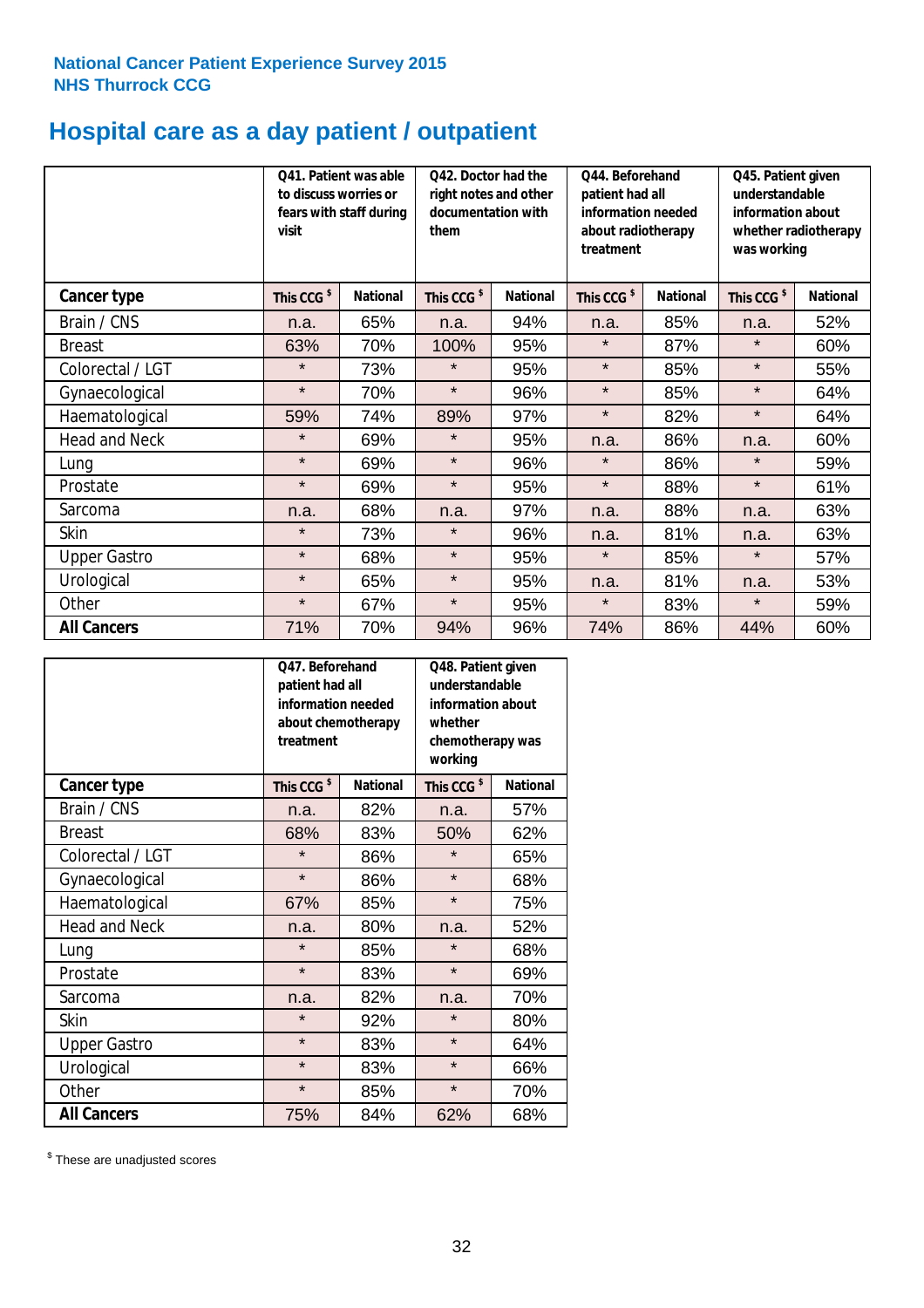# **Home care and support**

|                      | Q49. Hospital staff<br>gave family or | someone close all the<br>information needed to<br>help with care at home | Q50. Patient definitely<br>given enough support<br>from health or social<br>services during<br>treatment |                 | Q51. Patient definitely<br>given enough support<br>from health or social<br>services after<br>treatment |                 |
|----------------------|---------------------------------------|--------------------------------------------------------------------------|----------------------------------------------------------------------------------------------------------|-----------------|---------------------------------------------------------------------------------------------------------|-----------------|
| <b>Cancer type</b>   | This CCG <sup>\$</sup>                | <b>National</b>                                                          | This CCG <sup>\$</sup>                                                                                   | <b>National</b> | This CCG <sup>\$</sup>                                                                                  | <b>National</b> |
| Brain / CNS          | n.a.                                  | 56%                                                                      | n.a.                                                                                                     | 44%             | n.a.                                                                                                    | 44%             |
| <b>Breast</b>        | 40%                                   | 57%                                                                      | 64%                                                                                                      | 54%             | $\star$                                                                                                 | 40%             |
| Colorectal / LGT     | $\star$                               | 60%                                                                      | $\star$                                                                                                  | 62%             | $\star$                                                                                                 | 52%             |
| Gynaecological       | $\star$                               | 56%                                                                      | $\star$                                                                                                  | 52%             | $\star$                                                                                                 | 42%             |
| Haematological       | 38%                                   | 60%                                                                      | $\star$                                                                                                  | 52%             | $\star$                                                                                                 | 43%             |
| <b>Head and Neck</b> | $\star$                               | 59%                                                                      | $\star$                                                                                                  | 53%             | $\star$                                                                                                 | 50%             |
| Lung                 | $\star$                               | 57%                                                                      | $\star$                                                                                                  | 52%             | $\star$                                                                                                 | 42%             |
| Prostate             | $\star$                               | 55%                                                                      | $\star$                                                                                                  | 47%             | $\star$                                                                                                 | 43%             |
| Sarcoma              | n.a.                                  | 59%                                                                      | n.a.                                                                                                     | 58%             | n.a.                                                                                                    | 53%             |
| Skin                 | $\star$                               | 67%                                                                      | n.a.                                                                                                     | 58%             | n.a.                                                                                                    | 61%             |
| <b>Upper Gastro</b>  | $\star$                               | 59%                                                                      | $\star$                                                                                                  | 54%             | $\star$                                                                                                 | 45%             |
| Urological           | $\star$                               | 55%                                                                      | $\star$                                                                                                  | 47%             | $\star$                                                                                                 | 44%             |
| Other                | $\star$                               | 54%                                                                      | $\star$                                                                                                  | 55%             | $\star$                                                                                                 | 48%             |
| <b>All Cancers</b>   | 53%                                   | 58%                                                                      | 59%                                                                                                      | 54%             | 45%                                                                                                     | 45%             |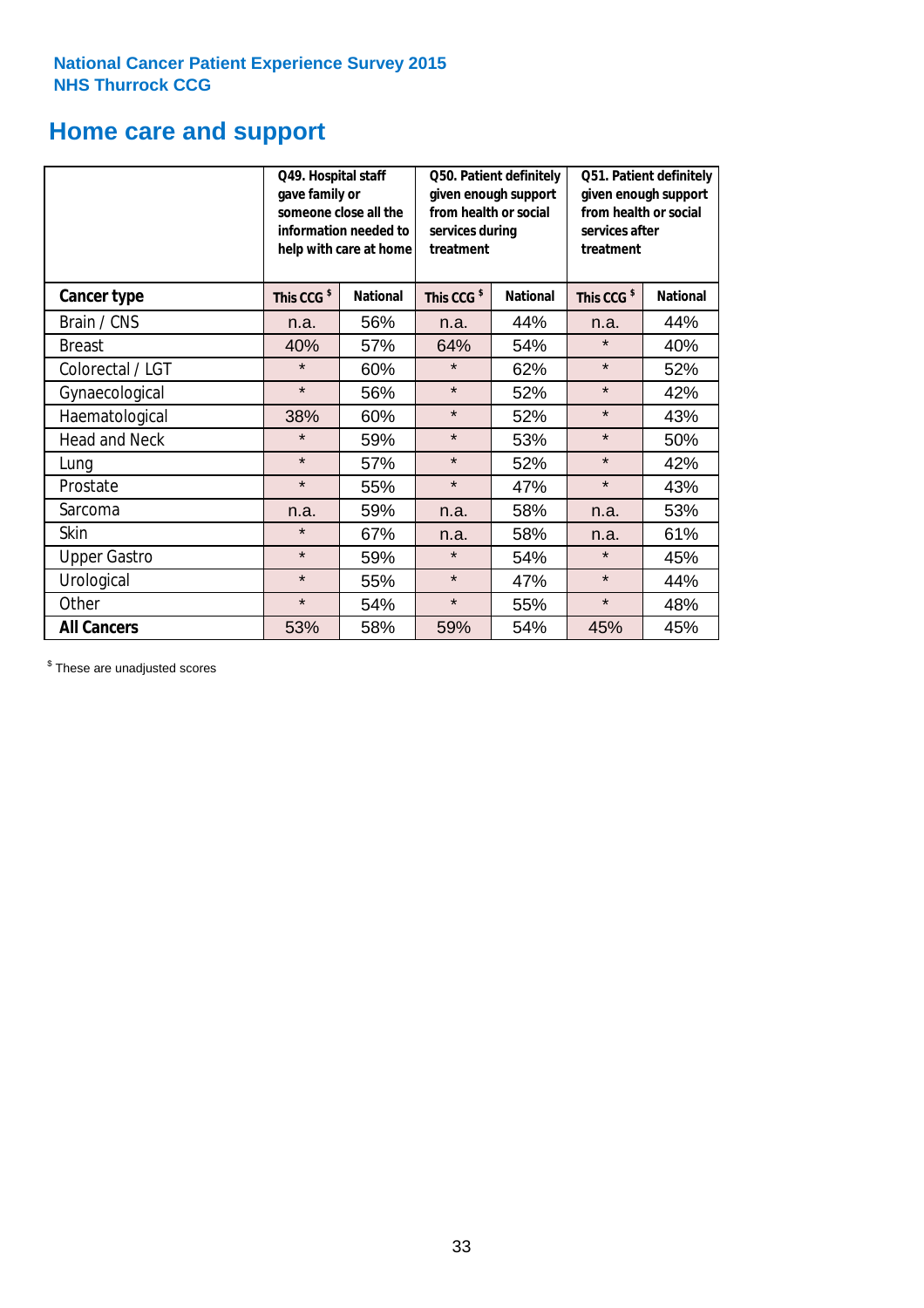# **Care from your general practice**

|                      | information about<br>treatment | Q52. GP given enough<br>patient's condition and | O53. Practice staff<br>definitely did<br>everything they could<br>to support patient |                 |  |
|----------------------|--------------------------------|-------------------------------------------------|--------------------------------------------------------------------------------------|-----------------|--|
| <b>Cancer type</b>   | This CCG <sup>\$</sup>         | <b>National</b>                                 | This CCG <sup>\$</sup>                                                               | <b>National</b> |  |
| Brain / CNS          | n.a.                           | 94%                                             | n.a.                                                                                 | 59%             |  |
| <b>Breast</b>        | 96%                            | 96%                                             | $\star$                                                                              | 63%             |  |
| Colorectal / LGT     | $\star$                        | 95%                                             | $\star$                                                                              | 63%             |  |
| Gynaecological       | $\star$                        | 95%                                             | $\star$                                                                              | 59%             |  |
| Haematological       | 96%                            | 96%                                             | $\star$                                                                              | 61%             |  |
| <b>Head and Neck</b> | $\star$                        | 93%                                             | $\star$                                                                              | 60%             |  |
| Lung                 | $\star$                        | 95%                                             | $\star$                                                                              | 62%             |  |
| Prostate             | $\star$                        | 95%                                             | $\star$                                                                              | 67%             |  |
| Sarcoma              | n.a.                           | 97%                                             | n.a.                                                                                 | 65%             |  |
| Skin                 | $\star$                        | 97%                                             | $\star$                                                                              | 71%             |  |
| <b>Upper Gastro</b>  | $\star$                        | 94%                                             | $\star$                                                                              | 62%             |  |
| Urological           | $\star$                        | 95%                                             | $\star$                                                                              | 64%             |  |
| Other                | $\star$                        | 95%                                             | $\star$                                                                              | 61%             |  |
| <b>All Cancers</b>   | 94%                            | 95%                                             | 65%                                                                                  | 63%             |  |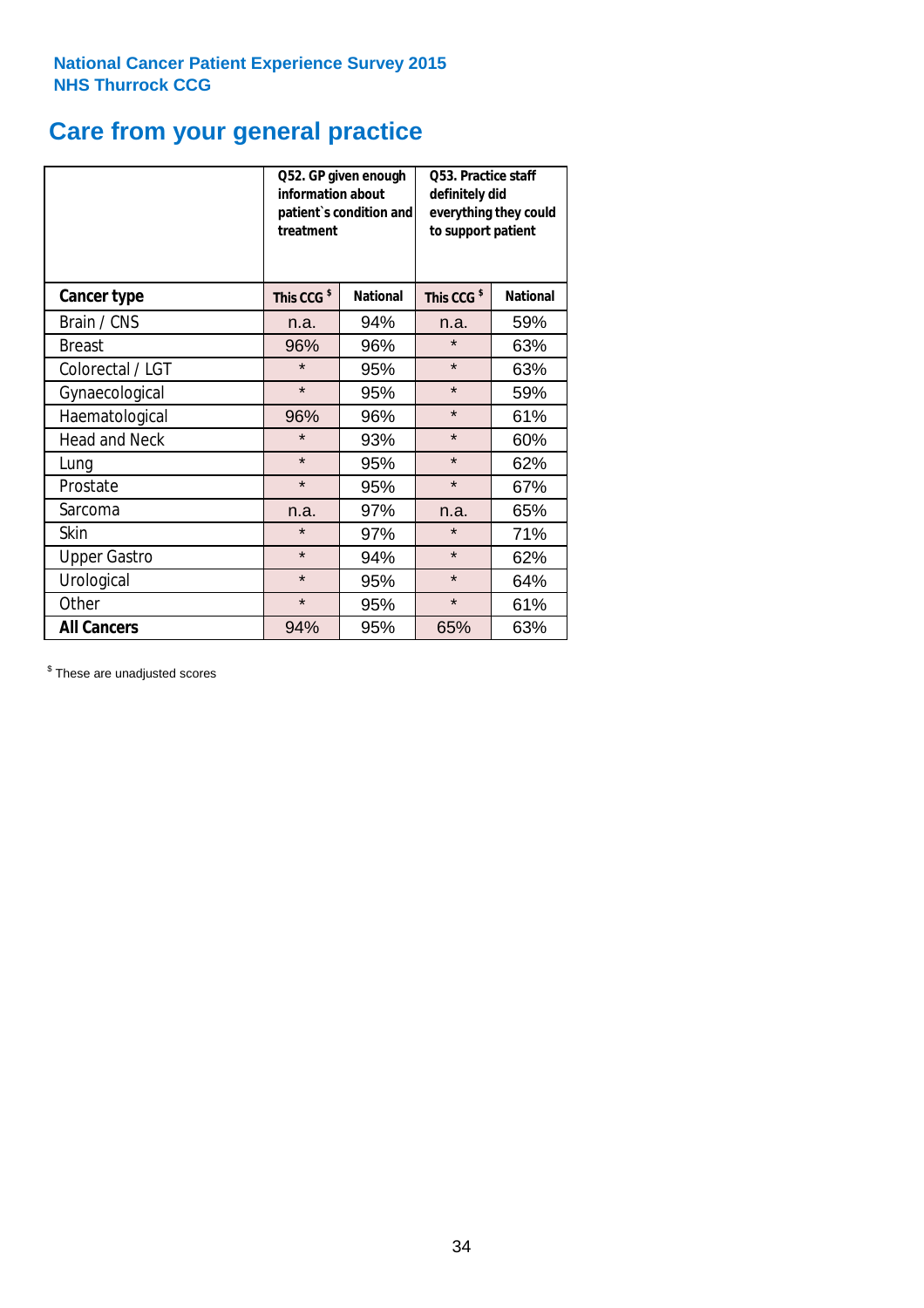# **Your overall NHS care**

|                      | Q54. Hospital and<br>community staff<br>always worked well<br>together |                 | Q55. Patient given a<br>care plan |                 | Q56. Overall the<br>administration of the<br>care was very good /<br>qood |                 | Q57. Length of time for<br>attending clinics and<br>appointments was<br>right |                 |
|----------------------|------------------------------------------------------------------------|-----------------|-----------------------------------|-----------------|---------------------------------------------------------------------------|-----------------|-------------------------------------------------------------------------------|-----------------|
| <b>Cancer type</b>   | This CCG <sup>\$</sup>                                                 | <b>National</b> | This CCG <sup>\$</sup>            | <b>National</b> | This CCG <sup>\$</sup>                                                    | <b>National</b> | This CCG <sup>\$</sup>                                                        | <b>National</b> |
| Brain / CNS          | n.a.                                                                   | 45%             | n.a.                              | 29%             | n.a.                                                                      | 84%             | n.a.                                                                          | 60%             |
| <b>Breast</b>        | 62%                                                                    | 60%             | 38%                               | 35%             | 91%                                                                       | 90%             | 61%                                                                           | 64%             |
| Colorectal / LGT     | $\star$                                                                | 60%             | $\star$                           | 36%             | $\star$                                                                   | 88%             | $\star$                                                                       | 68%             |
| Gynaecological       | $\star$                                                                | 58%             | $\star$                           | 29%             | $\star$                                                                   | 89%             | $\star$                                                                       | 66%             |
| Haematological       | 48%                                                                    | 63%             | 43%                               | 33%             | 86%                                                                       | 92%             | 78%                                                                           | 62%             |
| <b>Head and Neck</b> | $\star$                                                                | 58%             | $\star$                           | 34%             | $\star$                                                                   | 89%             | $\star$                                                                       | 65%             |
| Lung                 | $\star$                                                                | 63%             | $\star$                           | 32%             | $\star$                                                                   | 89%             | $\star$                                                                       | 70%             |
| Prostate             | $\star$                                                                | 63%             | $\star$                           | 36%             | $\star$                                                                   | 87%             | $\star$                                                                       | 71%             |
| Sarcoma              | n.a.                                                                   | 60%             | n.a.                              | 31%             | n.a.                                                                      | 90%             | n.a.                                                                          | 63%             |
| Skin                 | $\star$                                                                | 69%             | n.a.                              | 39%             | $\star$                                                                   | 89%             | $\star$                                                                       | 73%             |
| <b>Upper Gastro</b>  | $\star$                                                                | 58%             | $\star$                           | 36%             | $\star$                                                                   | 88%             | $\star$                                                                       | 66%             |
| Urological           | $\star$                                                                | 62%             | $\star$                           | 26%             | $\star$                                                                   | 84%             | $\star$                                                                       | 73%             |
| Other                | $\star$                                                                | 56%             | $\star$                           | 29%             | $\star$                                                                   | 87%             | $\star$                                                                       | 61%             |
| <b>All Cancers</b>   | 54%                                                                    | 61%             | 32%                               | 33%             | 90%                                                                       | 89%             | 67%                                                                           | 66%             |

|                      | Q58. Taking part in<br>cancer research | discussed with patient | Q59. Patient's average<br>rating of care scored<br>from very poor to very<br>good |                 |  |
|----------------------|----------------------------------------|------------------------|-----------------------------------------------------------------------------------|-----------------|--|
| <b>Cancer type</b>   | This CCG <sup>\$</sup>                 | <b>National</b>        | This CCG <sup>\$</sup>                                                            | <b>National</b> |  |
| Brain / CNS          | n.a.                                   | 32%                    | n.a.                                                                              | 8.5             |  |
| <b>Breast</b>        | 14%                                    | 28%                    | 8.7                                                                               | 8.8             |  |
| Colorectal / LGT     | $\star$                                | 22%                    | $\star$                                                                           | 8.7             |  |
| Gynaecological       | $\star$                                | 27%                    | $\star$                                                                           | 8.7             |  |
| Haematological       | 18%                                    | 36%                    | 8.1                                                                               | 8.8             |  |
| <b>Head and Neck</b> | $\star$                                | 21%                    | $\star$                                                                           | 8.6             |  |
| Lung                 | $\star$                                | 34%                    | $\star$                                                                           | 8.6             |  |
| Prostate             | $\star$                                | 35%                    | $\star$                                                                           | 8.6             |  |
| Sarcoma              | n.a.                                   | 29%                    | n.a.                                                                              | 8.7             |  |
| <b>Skin</b>          | $\star$                                | 17%                    | $\star$                                                                           | 8.9             |  |
| <b>Upper Gastro</b>  | $\star$                                | 30%                    | $\star$                                                                           | 8.6             |  |
| Urological           | $\star$                                | 14%                    | $\star$                                                                           | 8.5             |  |
| Other                | $\star$                                | 31%                    | $\star$                                                                           | 8.6             |  |
| <b>All Cancers</b>   | 15%                                    | 28%                    | 8.6                                                                               | 8.7             |  |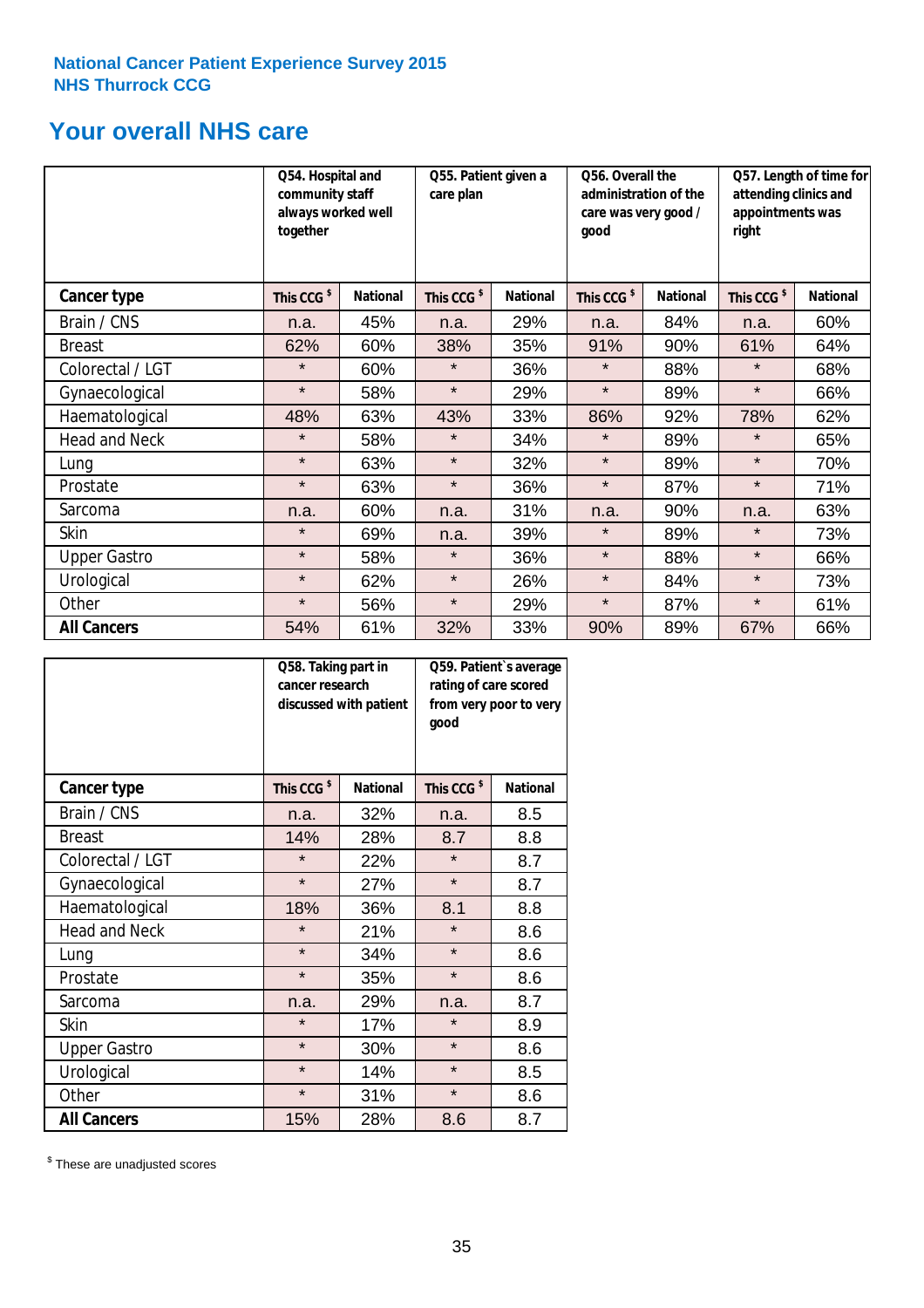# **Annex**

# **Methodology**

The sample for the survey included all adult (aged 16 and over) NHS patients, with a confirmed primary diagnosis of cancer, discharged from an NHS Trust after an inpatient episode or day case attendance for cancer related treatment in the months of April, May and June 2015.

The patients included in the sample had relevant cancer ICD10 codes (C00-99 excluding C44 and C84, and D05) in the first diagnosis field of their patient records, applied to their patient files by the relevant NHS Trust, and were alive at the point at which fieldwork commenced. Deceased checks were undertaken on up to three occasions during fieldwork, to ensure that questionnaires were not sent to patients who had died since their treatment.

Trust samples were checked rigorously for duplicates and patient lists were also de-duplicated nationally to ensure that patients did not receive multiple copies of questionnaires.

The fieldwork for the survey was undertaken between October 2015 and March 2016.

For the first time, the survey used a mixed mode methodology. Questionnaires were sent by post with two reminders where necesssary, but also included an option to complete online. A Freephone helpline was available for respondents to ask questions about the survey, to enable them to complete their questionnaires over the phone, and to provide access to a translation and interpreting facility for those whose first language was not English.

The Health Research Authority supported the survey by granting Section 251 approval.

# **Further information**

Further information on survey methodology, as well as all of the national and local reports and data, is available at www.ncpes.co.uk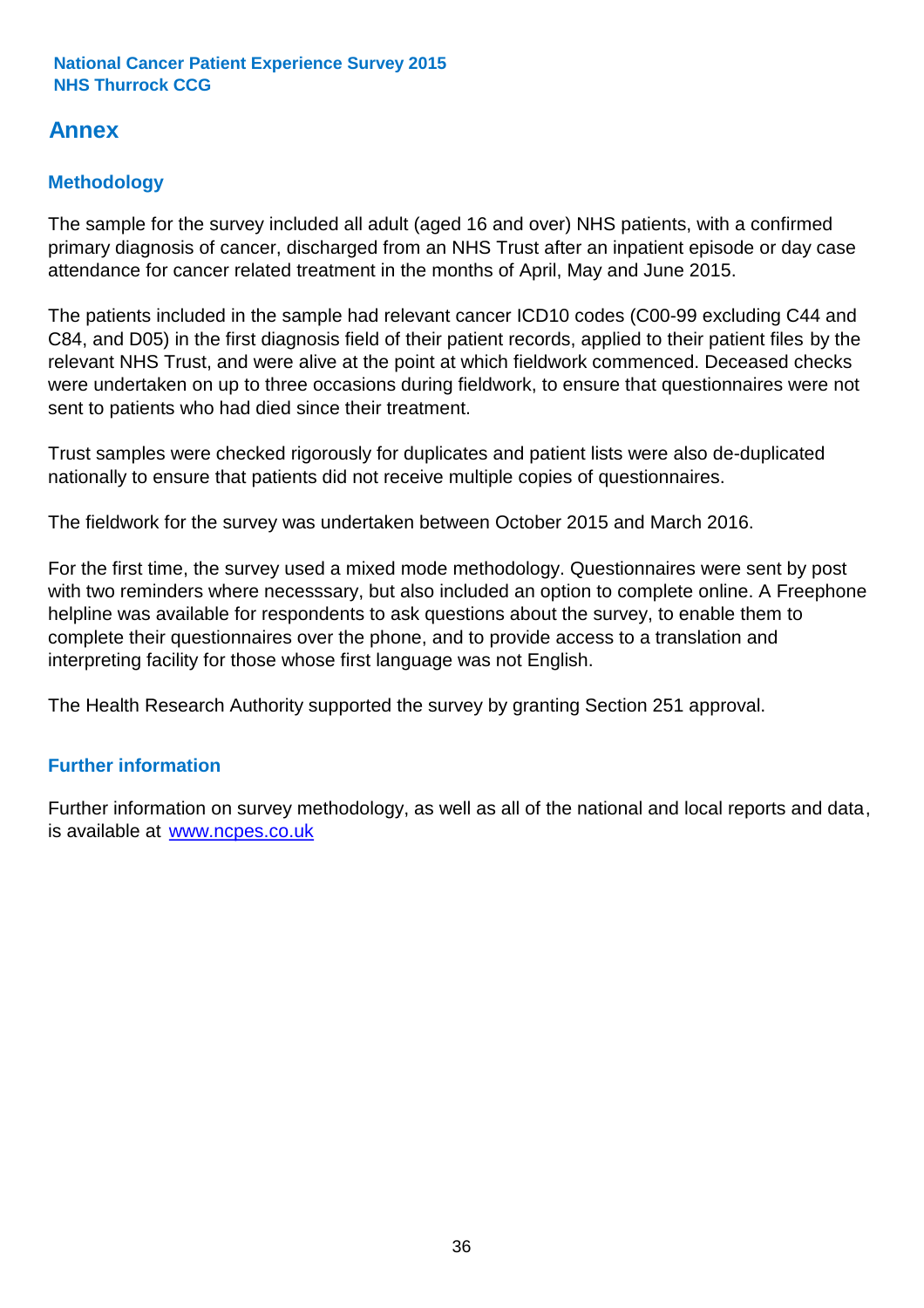### **Redevelopment of the 2015 survey**

A number of significant changes have been made to the National Cancer Patient Experience Survey in 2015:

- the length of the questionnaire has been reduced
- response options have been reviewed and changed to make them consistent throughout the survey
- some of the questions and / or answer options have been changed so that they are now in line with questions in other patient surveys (e.g. the Care Quality Commission national patient surveys), to improve comparability between them
- the topic areas within the questionnaire have been redesigned to capture the whole patient journey.

There are 50 questions in the questionnaire that relate directly to patient experience. Of these, 14 remain unchanged from previous years; and a further 21 have been slightly amended. We draw caution in directly comparing data from the 2015 survey to the findings of the previous CPES surveys, even for identical questions. Changes in the structure of the survey instrument (questionnaire) and also the administration of the survey (calendar period and length of time from sampling to field work start and completion) may influence nationwide averages, although these features will not greatly impact on relative comparisons (e.g. between patient groups or hospitals).

The other 15 questions are either new or substantially changed from previous years.

It is expected that there will be few, if any changes, to the questionnaire going forward so we will be able to compare the results year on year. Where changes are necessary they are expected to be for methodological reasons or to improve question reliability.

Another significant change in 2015 is that an online version of the questionnaire has been developed. The online version was developed to make the questionnaire more accessible for respondents. This may have an impact on the demographic characteristics of the respondents. This may be an improvement if previously underrepresented groups have responded. However, changes to the demographics of respondents may have implications on the overall results - and again, leads us to draw caution in directly comparing results with previous years.

### **Official Statistics**

The 2015 survey data has been published for the first time as Official Statistics. The 2015 survey data has been produced and published in line with the Code of Practice for Official Statistics.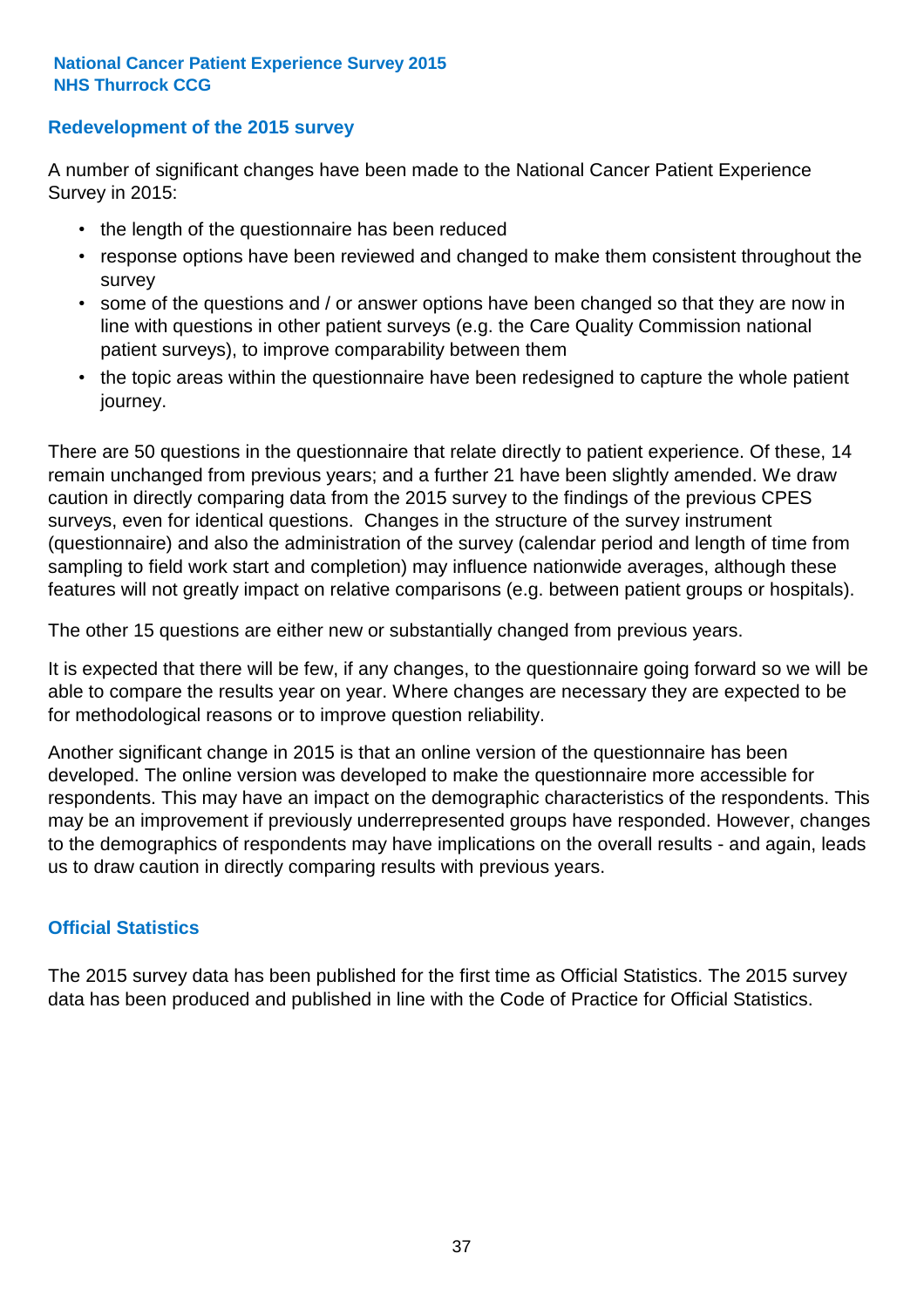### **Scoring methodologies**

49 of the 50 questions relating directly to patient experience have been summarised as the score of the percentage of patients who reported a positive experience. For example:

- question 6 asks: "Overall, how did you feel about the length of time you had to wait for your test to be done?". Responses have been recorded as positive only for those patients who selected the first option ("It was about right")
- question 11 asks: "When you were told you had cancer, were you given written information about the type of cancer you had?". Responses have been recorded as positive only for those patients who selected the first option ("Yes, and it was easy to understand").

Where options do not provide any information on positive/negative patient experience (e.g. "Don't know / can't remember"), they are excluded from the score.

The other question (question 59) asks respondents to rate their overall care on a scale of 0 to 10. Scores have been given as an average on this scale.

A copy of the 2015 questionnaire, marked up with all of these scoring conventions, is available at www.ncpes.co.uk

Further details on the scoring methodology can be found in the technical document for the survey, available at <u>www.ncpes.co.uk</u>

#### **Case-mix adjustment**

For the first time in 2015, case-mix adjusted findings are being presented alongside unadjusted results for CCGs. Case-mix adjustment allows us to account for the impact that differing patient populations might have on results. By using the case-mix adjusted estimates we can obtain a greater understanding of how a CCG is performing given their patient population.

The factors taken into account in this case-mix adjustment are gender, age, ethnic group, deprivation, and tumour group.

For further details on case-mix adjustment, please refer to the technical document for the survey, available at www.ncpes.co.uk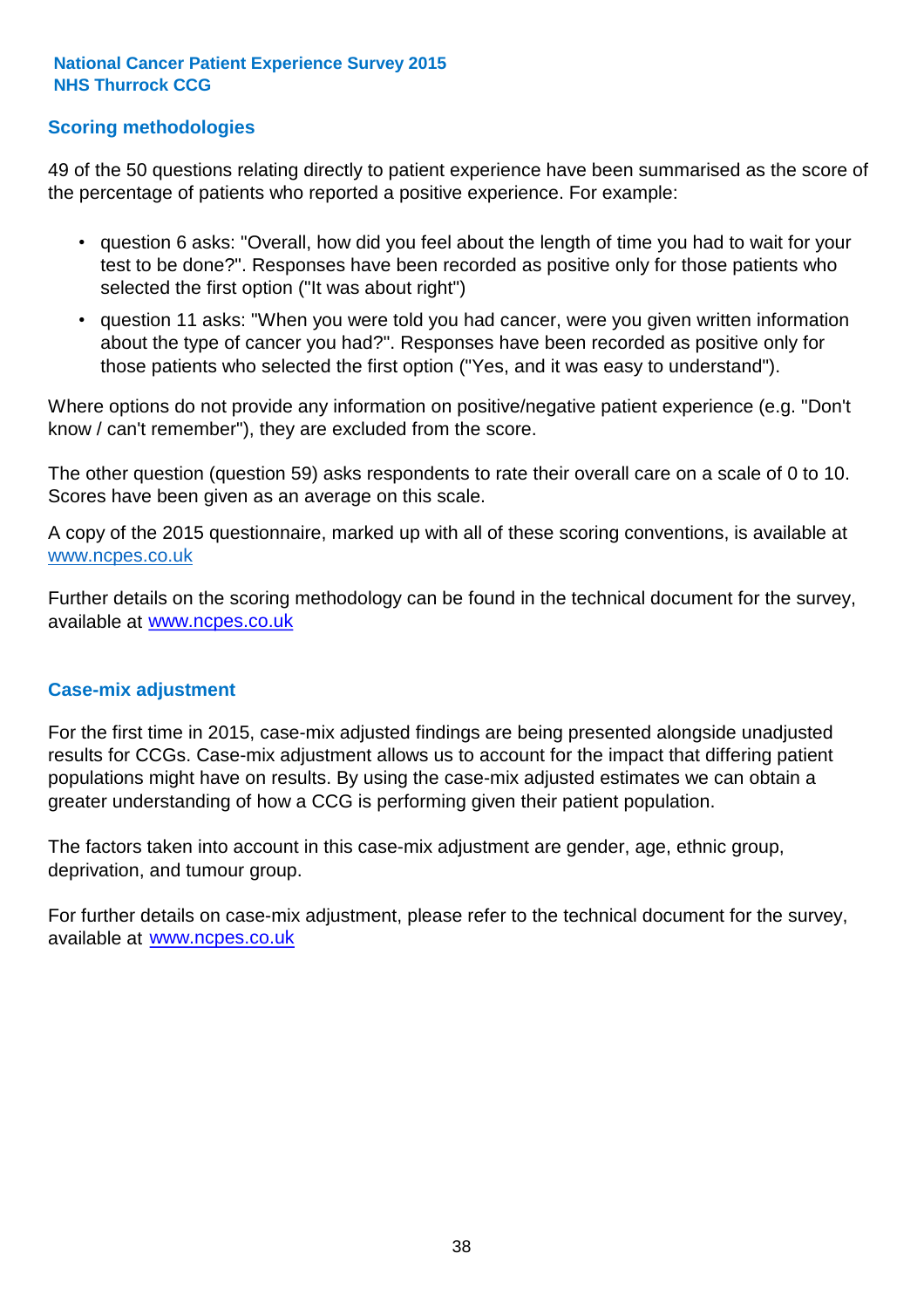### **Response Rates**

|                 | Sample<br><b>Size</b> | <b>Excluded</b> | Adjusted<br><b>Sample</b> | <b>Not</b><br><b>Returned Refused</b> | Blank / | Completed | Response<br>Rate |
|-----------------|-----------------------|-----------------|---------------------------|---------------------------------------|---------|-----------|------------------|
| <b>National</b> | 116,991               | 8.719           | 108,272                   | 33,168                                | 3.918   | 71,186    | 66%              |
| 07G             | 294                   | 18 <sup>1</sup> | <b>276</b>                | 117                                   | 13      | 146       | 53%              |

#### **Respondents by tumour group**

The tables below show the numbers of patients from each tumour group and the age and gender distribution of these patients.

| <b>Tumour Group</b>  | Number of<br>respondents* |
|----------------------|---------------------------|
| Brain / CNS          | 1                         |
| <b>Breast</b>        | 33                        |
| Gynaecological       | 8                         |
| Colorectal / LGT     | 13                        |
| Lung                 | 13                        |
| <b>Skin</b>          | 2                         |
| Haematological       | 34                        |
| <b>Upper Gastro</b>  | 7                         |
| Other                | 5                         |
| Urological           | $\overline{7}$            |
| Prostate             | 19                        |
| Sarcoma              | $\Omega$                  |
| <b>Head and Neck</b> | 4                         |

*\* These figures may not match the numerator for all questions in the 'Comparisons by tumour group' section of this report, because not all questions were answered by all respondents.*

### **Respondents by age and gender**

The questionnaire asked respondents to give their year of birth. This information has been amalgamated into 8 age bands. The age and gender distribution for the CCG was as follows:

|             | 16-24 | 25-34 | 35-44 | 45-54 | 55-64 | 65-74         | 75-84 | $85+$ | <b>Total</b> |
|-------------|-------|-------|-------|-------|-------|---------------|-------|-------|--------------|
| <b>Male</b> |       |       |       |       | 22    | $\Omega$<br>∠ |       |       | 63           |
| Female      |       |       |       |       | 18    | 26            | 16    |       | 83           |
| Total       |       |       |       | 24    | 40    | 47            | 23    |       | 146          |